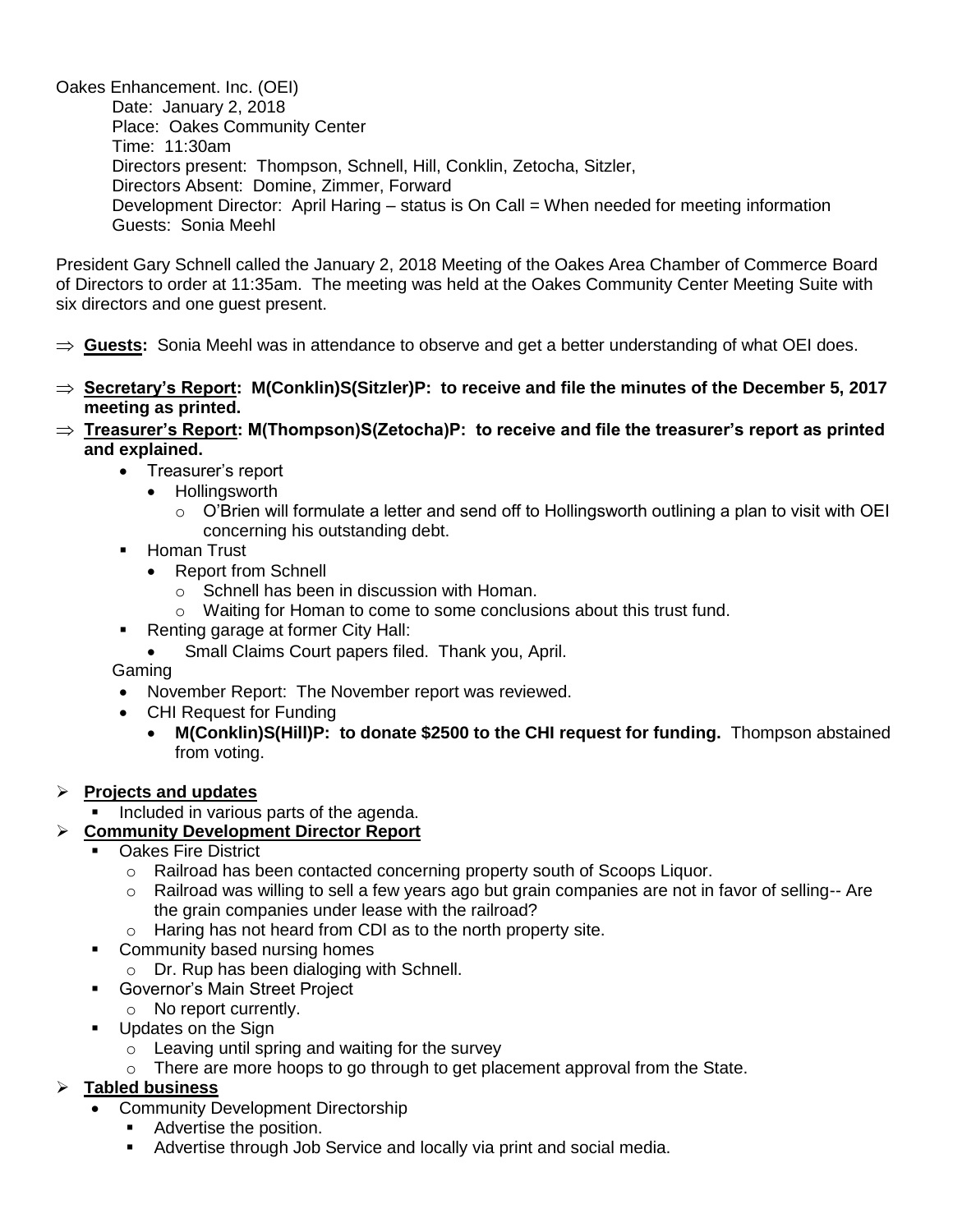- Part time 16 hours per week for \$15,000 per year.
- **M(Stizler)S(Conklin)P: to offer the job part time -approximately 16 hours per week for an annual salary of \$15,000. Advertising should appear in the Oakes Times, Oakes web site, radio station, Job Service.**

# **Business /keep in mind items.**

- Food Pantry
	- All is going well.
- > DaVita
- DaVita has signed a year lease with the Nagalas.
- $\triangleright$  Annual Meeting: Meeting to take place in March.
	- O'Brien will get on PFS schedule.
- $\triangleright$  Total Home Purchase by Shawn Ulmer
	- No updates currently
- $\triangleright$  Testing site
	- No updates currently
- **▶ Weather Station** 
	- New parts have been received and now need to be put in place.
- $\triangleright$  Tiny Tornadoes
	- **EXECT** Zetocha reported there was a board meeting before Christmas.
		- $\circ$  Zetocha would like them to attend a meeting and share all the aspects of what happens at the center and how they are addressing situations that arise.

There being no further business the meeting adjourned at 12:15pm.

Respectfully Reported,

Audrey O'Brien, Secretary Oakes Enhancement, Inc.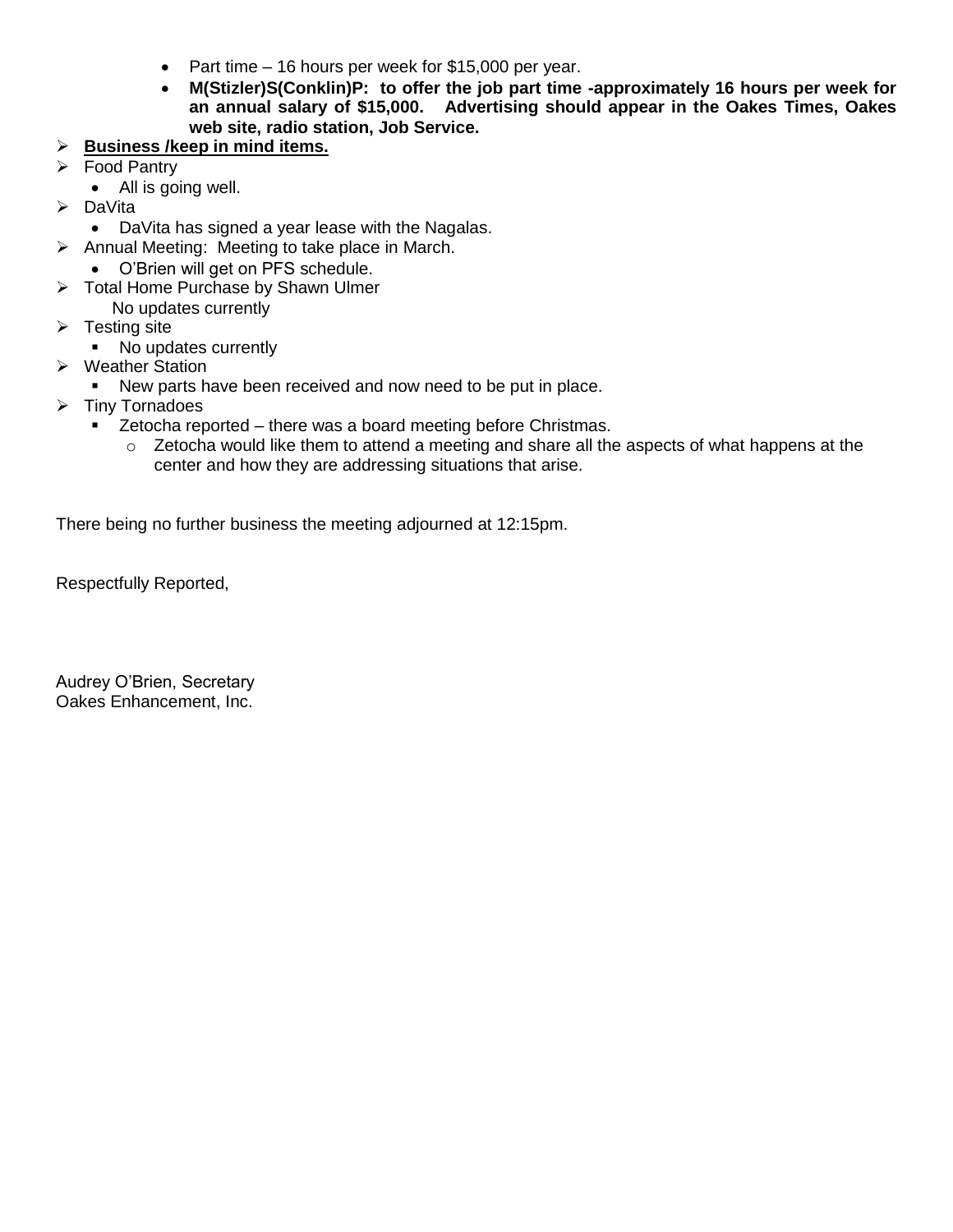

Oakes Enhancement. Inc. (OEI) Date: February 6, 2018 Place: Oakes Community Center Time: 11:30am Directors Present: Thompson, Conklin, Hill, Zetocha, Sitzler, Rebecca Undem (New Chamber Rep) Directors Absent: Schnell, Forward, Zimmer Guests: Oakes Area Chamber of Commerce: Sundby, Undem, Gemar, Goetze Sonia Meehl and Kraig Steinhoff

Treasurer John Zetocha called the February 6, 2018 meeting of the OEI Board of Directors to order welcoming guests. The meeting was held at Oakes Community Center Meeting Suite with 5 directors and 6 guests present.

# **Guests:**

- Oakes Area Chamber of Commerce
	- Web sites must follow Federal regulations.
	- The Chamber is working to bring their web site into compliance.
	- The Chamber site provides services the oakesnd.com site is not currently making available.
	- Want to group together to create a web site that is up-to date and compliant.
	- One web site for the community is the best solution and needs to be re-designed.
	- Point of contact from each entity: City, Chamber, OEI Haring, Goetze and O'Brien will serve.

At this time Rebecca Undem joined the OEI Board serving as the Chamber Representative. Rebecca is the current President of the Oakes Area Chamber of Commerce. Rebecca was welcomed and thanked for her willingness to serve. (We now have 6 Board Members in attendance for voting)

# **Secretary's Report:**

 **M(Conklin)S(Hill)P: to receive and file the minutes of the January 2, 2018 meeting as presented. Treasurer's Report:** 

- Treasurer's report
	- **M(Hill)S(Sitzler)P: to receive the treasurer's report as presented and explained.**
	- The OEI Computer will be turned over to Ptacek Financial this weekend and they will begin work on the tax return.
- Hollingsworth: Letter written and sent certified mail -- OEI did receive the signed return card.
	- At this time, we are unaware if the Hollingsworth's have contacted Schnell.
- **-** Homan Trust
	- Report from Schnell unavailable to report.
- Funding Requests:
	- o BUMP Phase two for Quilt & Sew
		- **M(Conklin)S(Thompson)P: to grant Quilt & Sew \$2675 under the BUMP project guidelines for the second phase of their store front updates.**
	- o Bleacher replacement in the Community Center Gym
		- **M(Sitzler)S(Hill)P (Conklin abstained from voting): to donate \$7500 to the Bleacher Replacement Project with funds coming from the Charitable Gaming Account.**

#### Gaming

December Report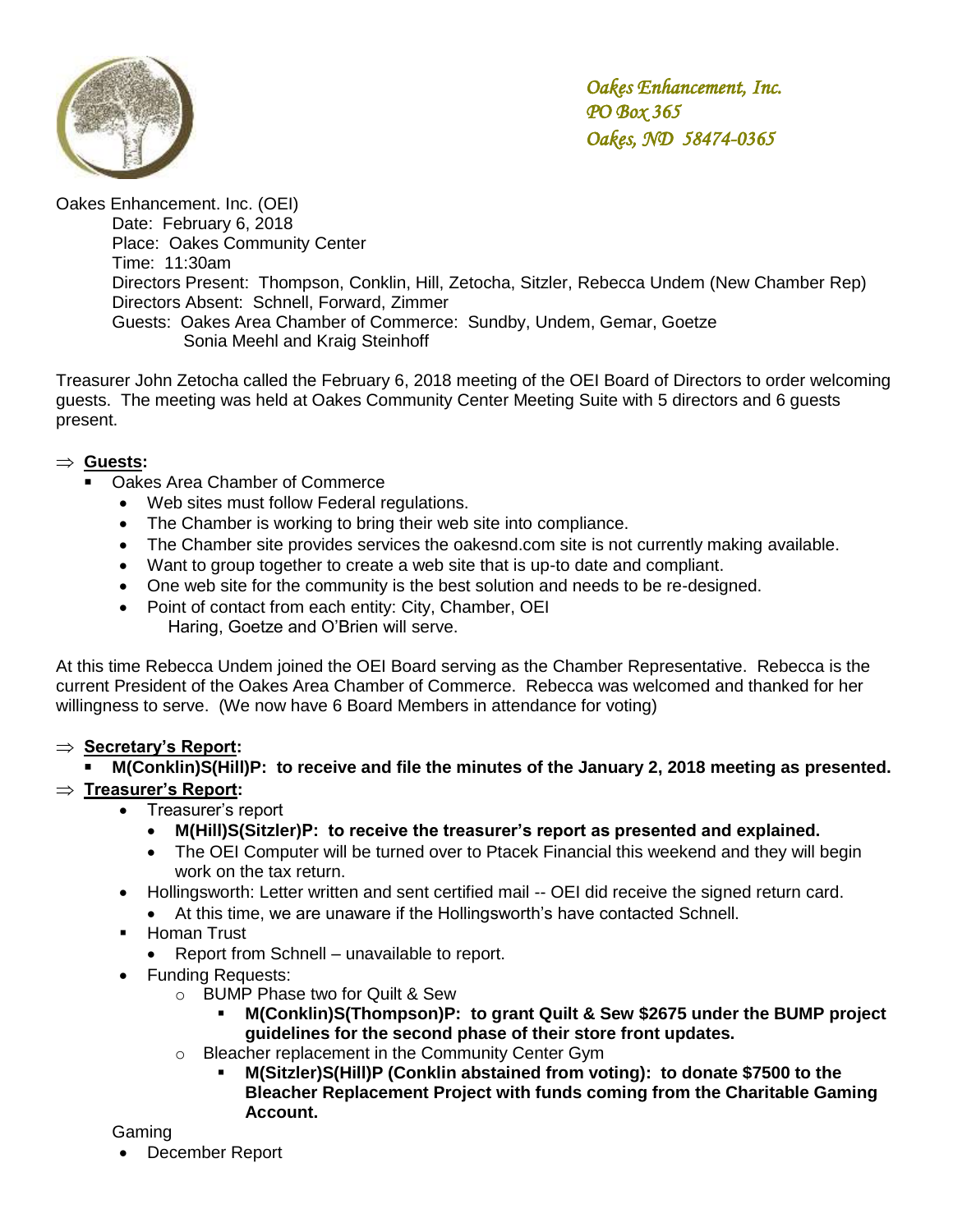With quarterly and semi-annual payments made – there were more expenses in December showing we were over on the expenses side.

# **Projects and updates**

None currently

# **Community Development Report**

- Oakes Fire District: Sitzler report
	- o Electronic voting for survey by Moore Engineering of the proposed railroad site.
	- o Moore Engineering is moving forward.
	- o Opinion of Paradis Law on papers from Canadian Pacific: He is working on his recommendations.
	- o Soil testing—should it be done again? -- this should be done.
- **Community based nursing homes**
- o No updates currently
- **Updates on the Sign** 
	- $\circ$  The sign is in storage at the Community Center the easement has been secured waiting for warmer weather to install.

# **Tabled business**

- Community Development Directorship
	- Ads have been placed in the Oakes Times.
		- 4 have called concerning the position and information has been sent to them.
		- The ad was placed in the Oakes Times for four weeks, the job is posted on Facebook, and other social media sources – and Job Service.
			- o *Motion from the January meeting: M(Stizler)S(Conklin)P: to offer the job part time approximately 16 hours per week for an annual salary of \$15,000. Advertising should appear in the Oakes, web site, radio station, Job Service.*

# **Business /keep in mind items.**

- $\triangleright$  Annual Meeting: Meeting to take place in March.
	- The Directorships of Conklin and Schnell are up for election and both will run again.
- Food Pantry: Any Concerns
	- Water main break == Murphy installed a shut off valve in the garage part of the structure
	- Renters insurance should take care of the cost of the clean-up.
- DaVita
- No report currently
- **►** Governor's Main Street Project
	- Good reports from the meeting with Governor Burgum and his staffers.
	- The staffers and Governor visited with many of the people present and dialogues will continue with community leaders.
- $\triangleright$  Testing site
	- No report currently
- **▶ Weather Station** 
	- **Working with insurance issues**
	- **•** Problems with the ring tone
	- All parts have been installed.
		- o Insurance Questions arise: Were the damaged replacement parts the result of lightening or had they outlived their functionality?
- $\triangleright$  Tiny Tornadoes
	- Made a large payment on their loan.
- $\Rightarrow$  Daycare is an issue in Oakes and many communities.
	- **There are issues in town with lack of daycare.**
	- Is there a program to encourage people to become a licensed daycare provider either in house or starting a facility?
	- **April had been researching contacting other communities.**
	- Those board members seemed in favor of offering a grant to start-ups……. especially for infants: (baby to 2-year-old)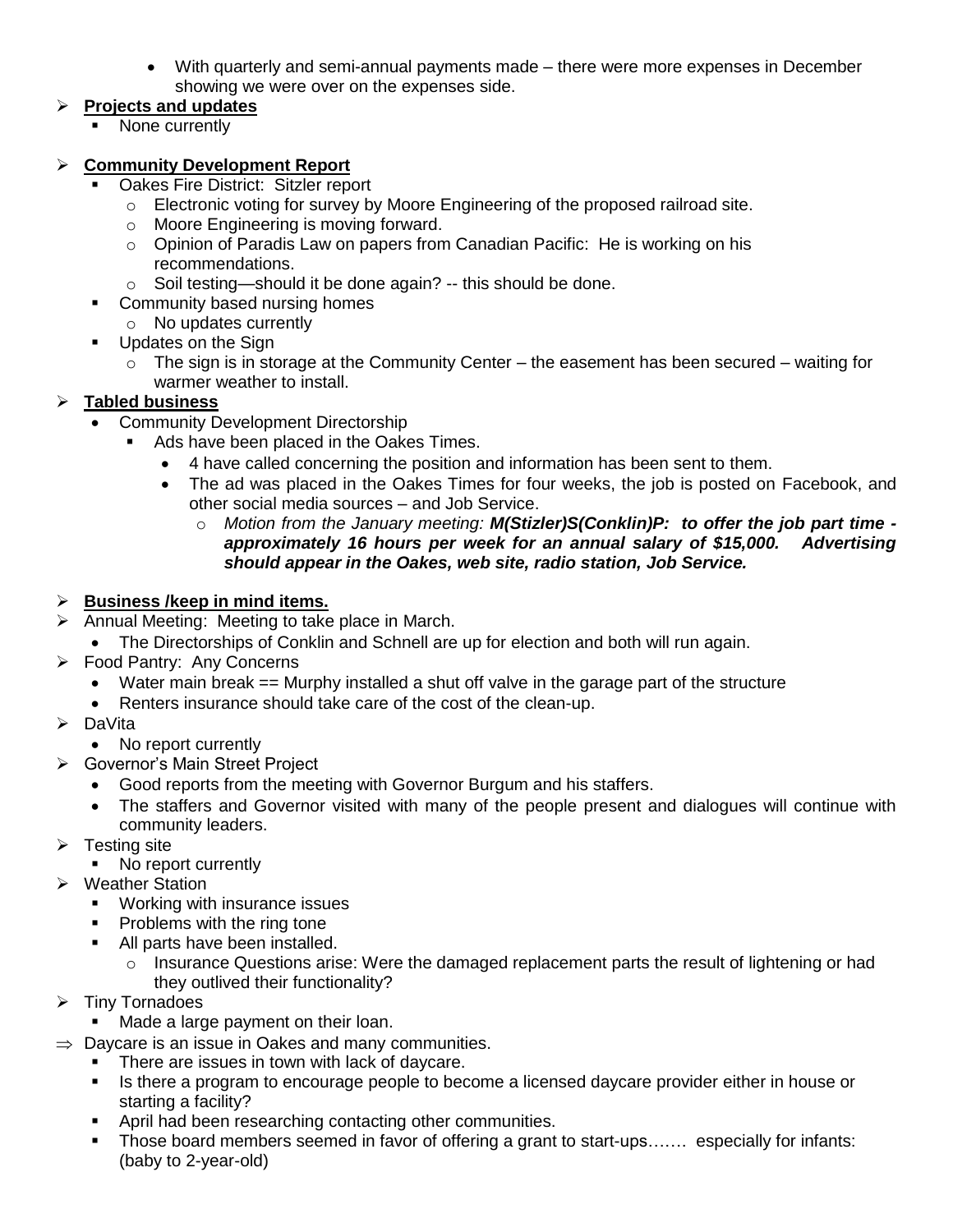Harring will visit with City Officials in New Rockford, ND to see how they structure their incentive program.

There being no further business the meeting adjourned at 12:45pm.

Respectfully Reported,

Audrey O'Brien, Secretary Oakes Enhancement, Inc.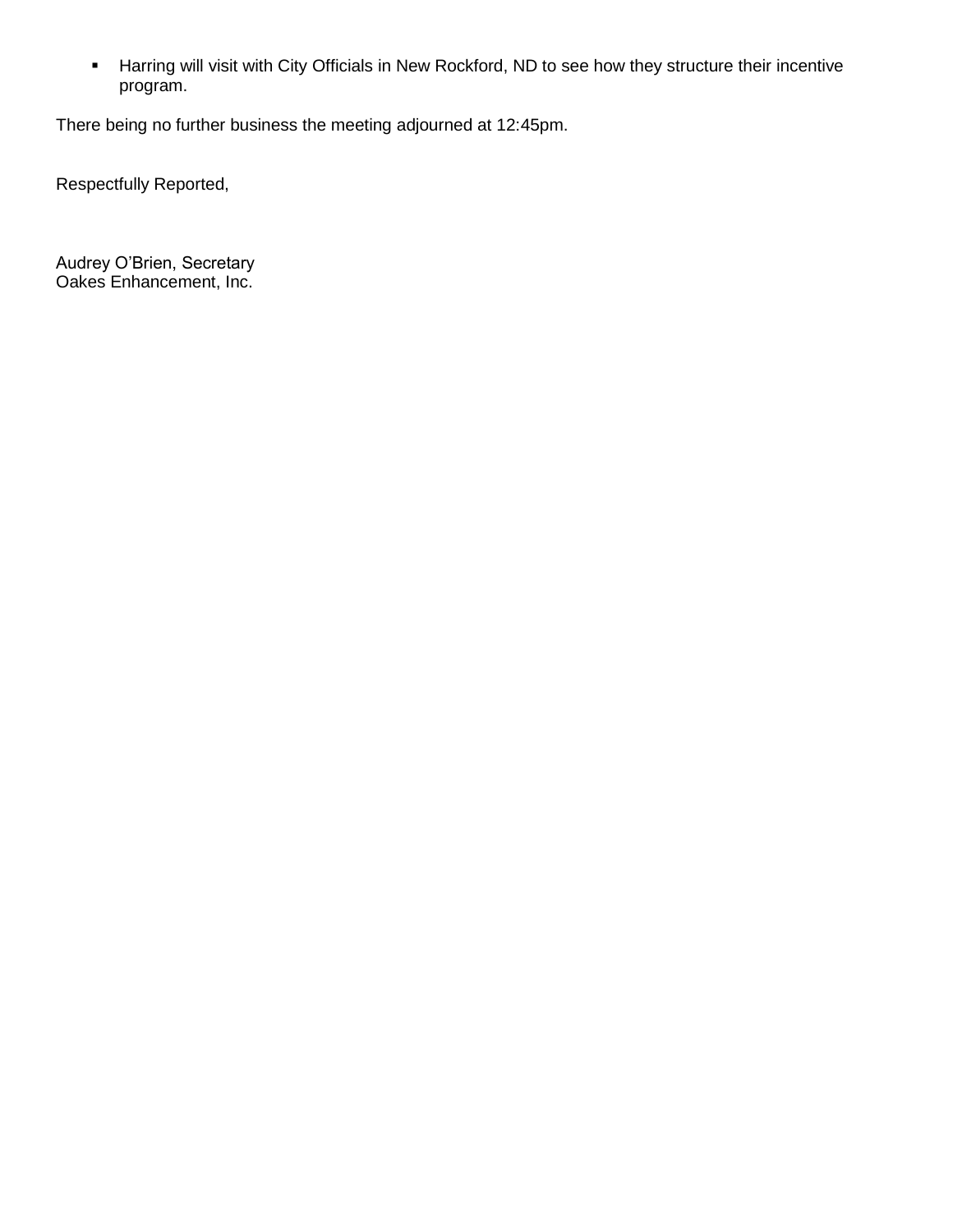

Oakes Enhancement. Inc. (OEI)

Date: March 6, 2018 Place: Oakes Community Center Time: 11:30am Directors Present: Thompson, Conklin, Schnell, Zetocha, Sitzler, Undem, City Auditor available upon request Directors Absent: Forward, Zimmer, Hill Guests: Sonia Meehl

President Gary Schnell called the February 6, 2018 meeting of the OEI Board of Directors to order following a brief annual meeting. The meeting was held at Oakes Community Center Meeting Suite with 6 directors and 1 guest present.

#### **Guests:**

- ⇒ Secretary's Report:
	- **M(Conklin)S(Zetocha)P: to receive and file the minutes of the February 6, 2018 meeting as printed.**

# **Treasurer's Report:**

- Treasurer's report
	- **M(Conklin)S(Thompson)P: to receive and file the February 2018 report as presented.**
- Hollingsworth: Letter written and sent certified mail -- OEI did receive the signed return card.
	- Schnell visited with Hollingsworth. They want to sell their house and will have to pay off the Regional Council and then OEI.
	- Schnell asked to for them to make some sort of payment as an act of "good faith". They will try.
- **Homan Trust** 
	- Report from Schnell
	- JT Homan has not gotten back to Schnell.
	- Schnell did offer \$4000 to close the agreement.
- Funding Requests:
	- BUMP: Tiny Tornadoes
		- o Information not received perhaps due to weather.
	- BUMP: Andrea Geffre Amundson
		- o Looking at a future project
	- Dickey County Fair
		- o **M(Sitzler)S(Zetocha)P: to donate \$500 to the Dickey County Fair with funds from the Charitable Gaming Account. (All voting yes)**
	- Request of the Chamber
		- o **M(Thompson)S(Zetocha)P: To request \$1500 for Irrigation Days with funds coming from the Charitable Gaming Account. (all votes yes with Undem abstaining)**

Gaming

- January Report
	- The report was reviewed.

#### **Projects and updates**

- See below.
- **Community Development Report: Done by City Auditor April Haring**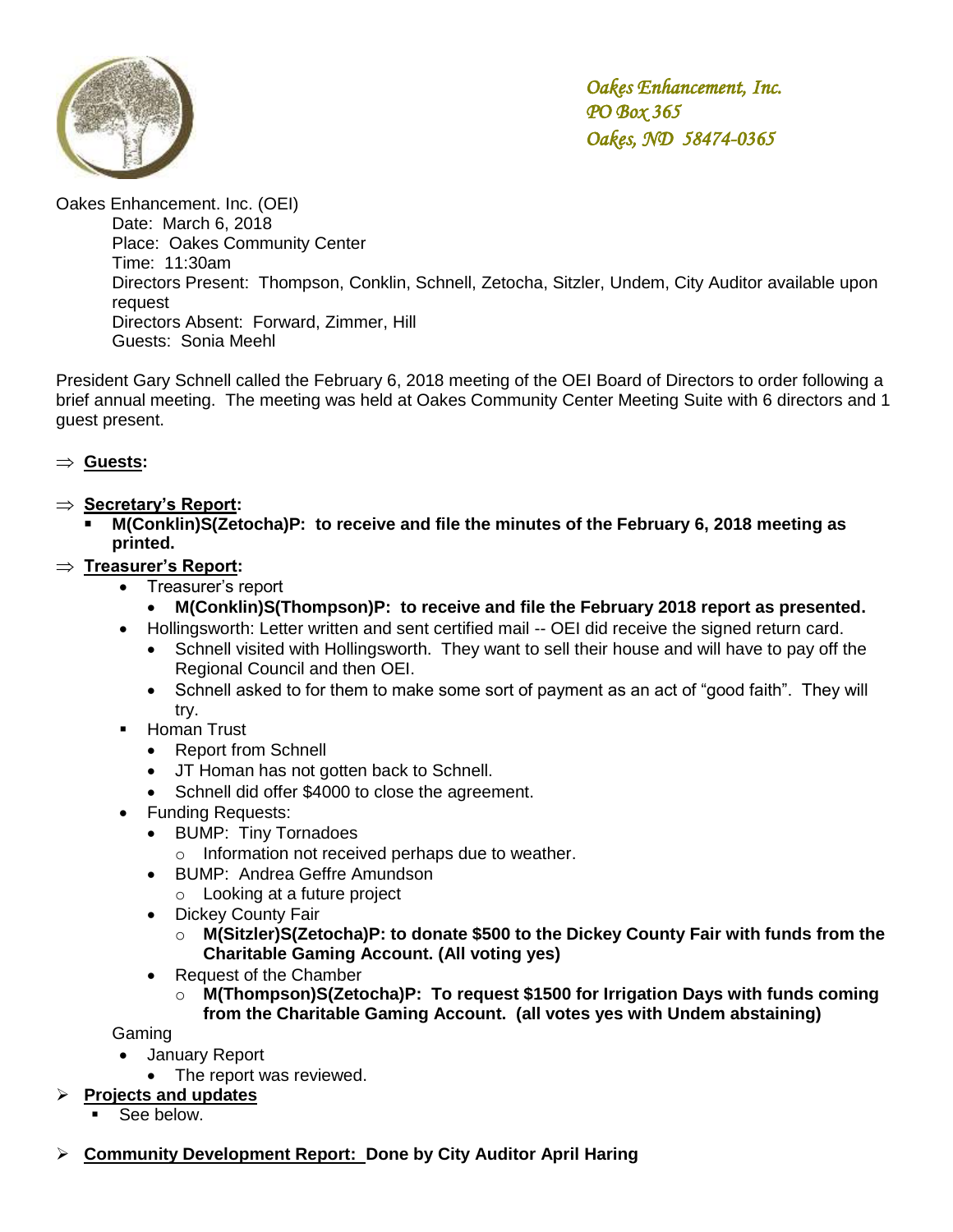- Oakes Fire District:
	- $\circ$  Opinion from Paradis Law on the Canadian Pacific proposal was sent to CP for approval. Most of the changes dealt with time frames from the OEI perspective.
	- $\circ$  City Sewer lines do not seem to be an issue according to City Supervisor Nelson and Moore **Engineers**
	- o **M(Conklin)S(Sitzler)P: To pay Moore Engineering \$6,890.25 for work done on this project (all yes votes)**
	- o **M(Sitzler)S(Conklin)P: pending review of the purchase agreement by Paradis Law, President Schnell is given authority to sign the agreement if the terms Paradis Law put forth to Canadian Pacific are met.**
	- o CP: is asking \$15,000 for the land. There are also other fees involved such as building an abstract, survey, soil samples and the like.
- **Updates on the Sign** 
	- o Easements signed and recorded.
- Day-Care: Incentive programs from other communities
	- $\circ$  Plans were reviewed from various sources and the proposal by the South-Central Dakota Regional Council with a Child Care Initiative program

#### **Tabled business**

- Community Development Directorship
	- Application received and reviewed.
	- O'Brien will communicate with Schmitz and get back to the group with a time to meet.
	- It is the desire of the OEI Board to have 4 board members present for the meeting with Schmitz.

#### **Election of Officers**

- **M(Sitzler)S(Zetocha)P: To have nominations cease and cast a unanimous ballot for Gary Schnell for President, and Jeff Forward as Vice President.**
- **M(Sitzler)S(Thompson)P: John Zetocha as Treasurer**
- ⋗

# **Business /keep in mind items.**

- Food Pantry: No concerns currently
- DaVita: Lease signed for one year.
- Governor's Main Street Project: From Auditor Haring No additional feedback currently
- **Testing site: No report**
- **Weather Station** 
	- $\circ$  Haring reporting need to sync times when the technicians can be there as DRN needs to be available as well.
- **Tiny Tornadoes: See above with BUMP.**
- **Community based nursing homes** 
	- o It appears Sanford and Good Sam have joined forces.
	- o It was advised to keep abreast of this development.

There being no further business the meeting adjourned at 1:00 pm.

Respectfully Reported,

Audrey O'Brien, Secretary Oakes Enhancement, Inc.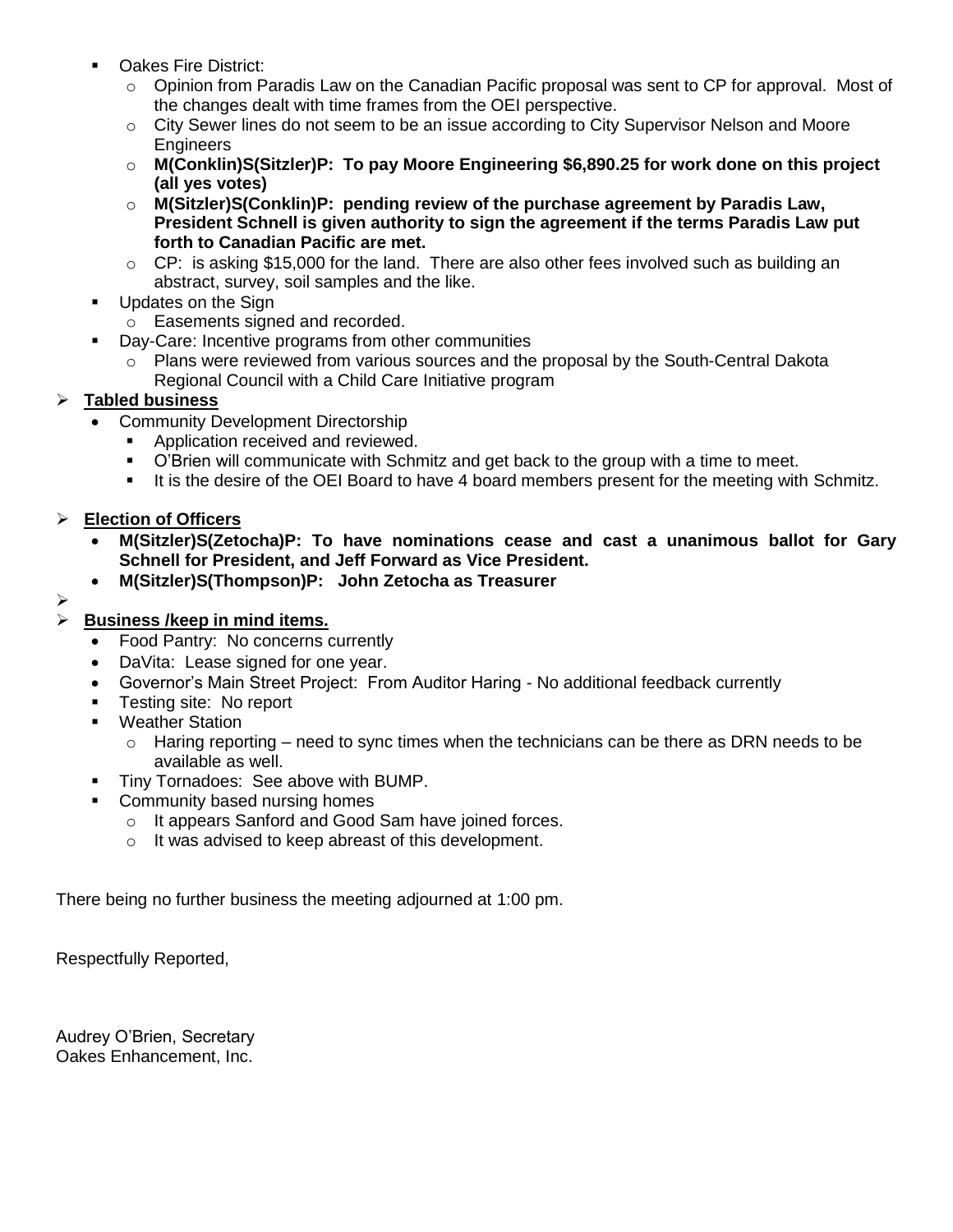

Oakes Enhancement. Inc. (OEI) Date: April 3, 2018 Place: Oakes Community Center Time: 11:30am Directors Present: Schnell, Hill, Conklin, Forward, Undem, Zetocha Directors Absent: Thompson, Sitzler, Zimmer Guests: Shawn Ulmer (Change to May Meeting) Leslie Dethlefsen: Oakes Park and Recreation (Unable to attend) Sonia Meehl

President Gary Schnell called the April 3, 2018 meeting of the Oakes Enhancement, Inc. Board of Directors to order at 11:35am. The meeting was held at the Oakes Community Center Meeting Suite with six directors and one guest present.

- $\Rightarrow$  Guests: Meehl was observing and the other guests were unable to attend
- **Secretary's Report:**
	- **M(Conklin)S(Hill)P; to receive and file the minutes of the Annual Meeting and Board meetings both held March 6, 2018.**
		- Thank you from the family of Eyvonne Steuck.

### **Treasurer's Report:**

- Treasurer's report
	- **M(Forward)S(Undem)P: to receive and file the March Treasurer's report as presented.**
	- **Affirm: Electronic Voting**
		- o **M(Conklin)S(Hill)P: to cash the CD which is due at First State Bank and reinvest at Starion: terms 13 months at a rate of 1.7%.**
	- Be it resolved the following will continue as those authorized to sign on accounts.
		- o Signing on accounts for OEI will be President Gary Schnell, Treasurer John Zetocha, and board member Arthur Conklin along with the Secretary Audrey O'Brien
- Hollingsworth: No updates
- **Homan Trust.** 
	- Schnell visited with Homan and gave him a figure of \$4000 and Homan agreed.
	- **M(Zetocha)S(Forward)P: to give JT Homan \$4000 from the Trust Agreement and have Paradis Law draft a paper to end the trust agreement with Homan.**
	- The Secretary was instructed to cash the CD upon its due date, deposit in the business checking account.
- Funding Requests: BUMP
	- o Tiny Tornadoes: No action currently
	- o Andrea Amundson: No action currently
	- o Shawn Ulmer (Change to May meeting)

Gaming

- February Report
	- The February Gaming Report from Gaming Manager Pamela Waldner was reviewed for filing.
- Charitable Gaming request from Oakes Public Schools
	- **M(Undem)S(Zetocha)P: to donate \$5000 to the request from the Oakes Public Schools for playground upgrades with funds from the Charitable Trust Account**
- Charitable Gaming request from Oakes Park Board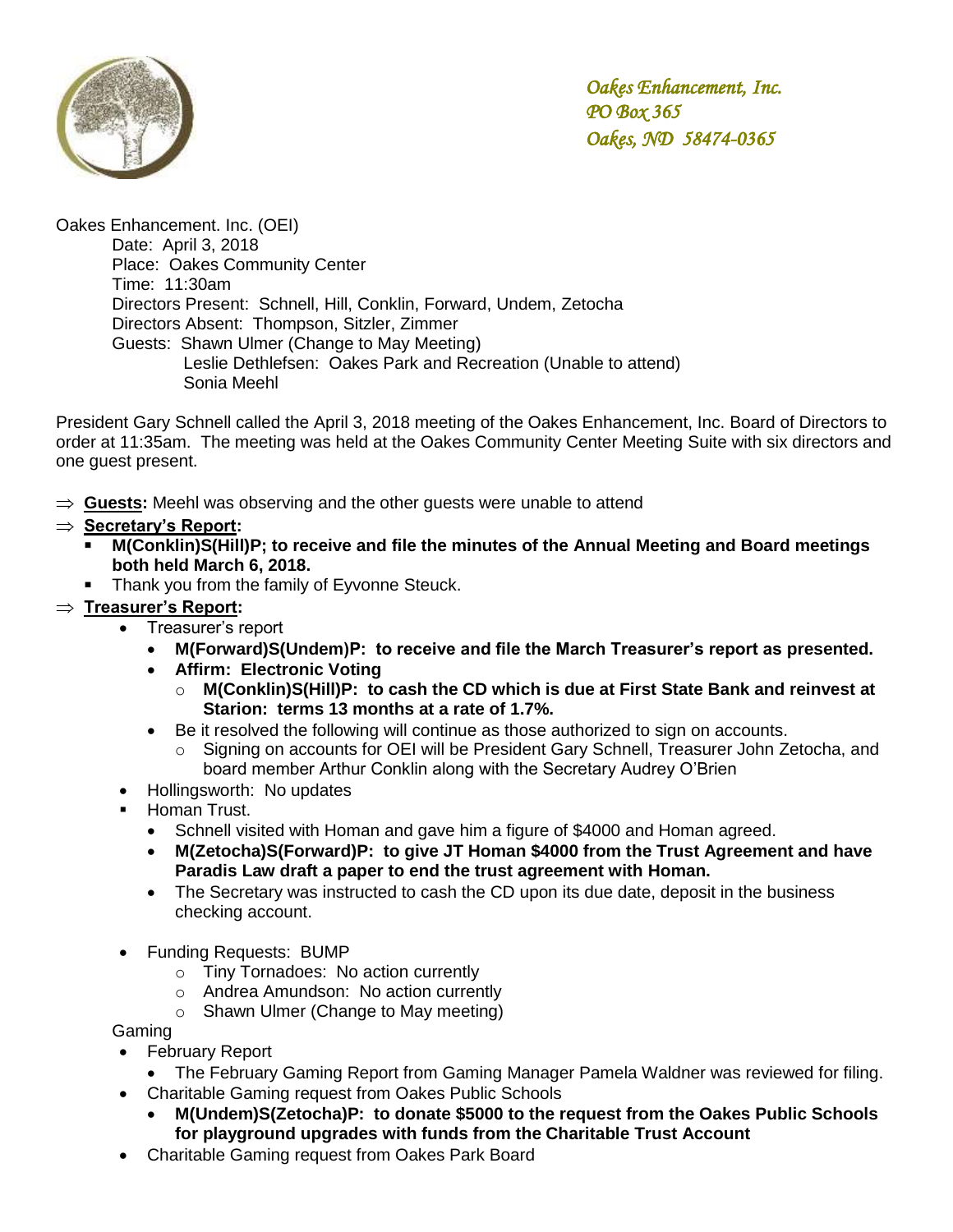- **M(Conklin)S(Hill)P: to donate \$500 to the Oakes Park Board to assist with events during Irrigation Days.**
- Back up/assistant for the gaming since Eyvonne's death: Suggested name
	- Waldner suggested Jill Cox be appointed as the backup person for the Gaming Manager in the event Waldner must be gone.
	- O'Brien will visit with Waldner about this and how compensation will take place.

# **Projects and updates**

#### . **Community Development Report**

- Oakes Fire District
	- $\circ$  There has been no communication from the railroad concerning the amendments to the purchase agreement paperwork.
	- $\circ$  There is a concern that if there are any environmental issues, the agreement would be voided or OEI has some way to get out of the agreement with no liability.
- **Updates on the Sign** 
	- o Projected date of installation is the spring however with all the recent snows spring is being delayed this year.

# **Tabled business**

- Community Development Directorship
	- Interview: Alyx Schmitz interviewed with Hill, Zetocha, Conklin and Schnell and it went well
	- Wondering if April would want to continue in some capacity to the group.
	- Conklin will talk to April Haring to see if she would mentor Alyx -

# **Business /keep in mind items.**

- Food Pantry: No report currently
- DaVita: Lease signed with the Nagalas for a year.
- Governor's Main Street Project
	- Now beginning to move forward.
- **Testing site: No report currently**
- **Weather Station** 
	- o Still awaiting the person who will install the parts.
- **Tiny Tornadoes: no updates currently but they are exploring summer programs.**
- **Daycare** 
	- $\circ$  There is a need to set up some incentive programs for opening or expanding daycare.
- Community based nursing homes
	- o Schnell visited with Carda about the connection between Sanford and Good Samaritan Society
	- $\circ$  Annual meeting for Good Sam is in June and a decision will be made at that time concerning a merger with Sanford.
- $\triangleright$  There is an inquiry about a dentist coming to Oakes. Ryan Nelson is the name. Schnell visited with Malmberg and he will contact the interested party.
- Empty business on Main Street
	- **True Value, Kim Schmit building, Bakery and more**
	- Other businesses are ready to sell -- Rudy's has recently sold.
- **RV Parks:** 
	- There has been no forward movement.
	- Schnell will visit with the entities: Christensen, Roney, Visto (who owns property behind Casey's)

There being no further business the meeting adjourned at 12:55 pm.

Respectfully Reported, Audrey O'Brien, Secretary Oakes Enhancement, Inc.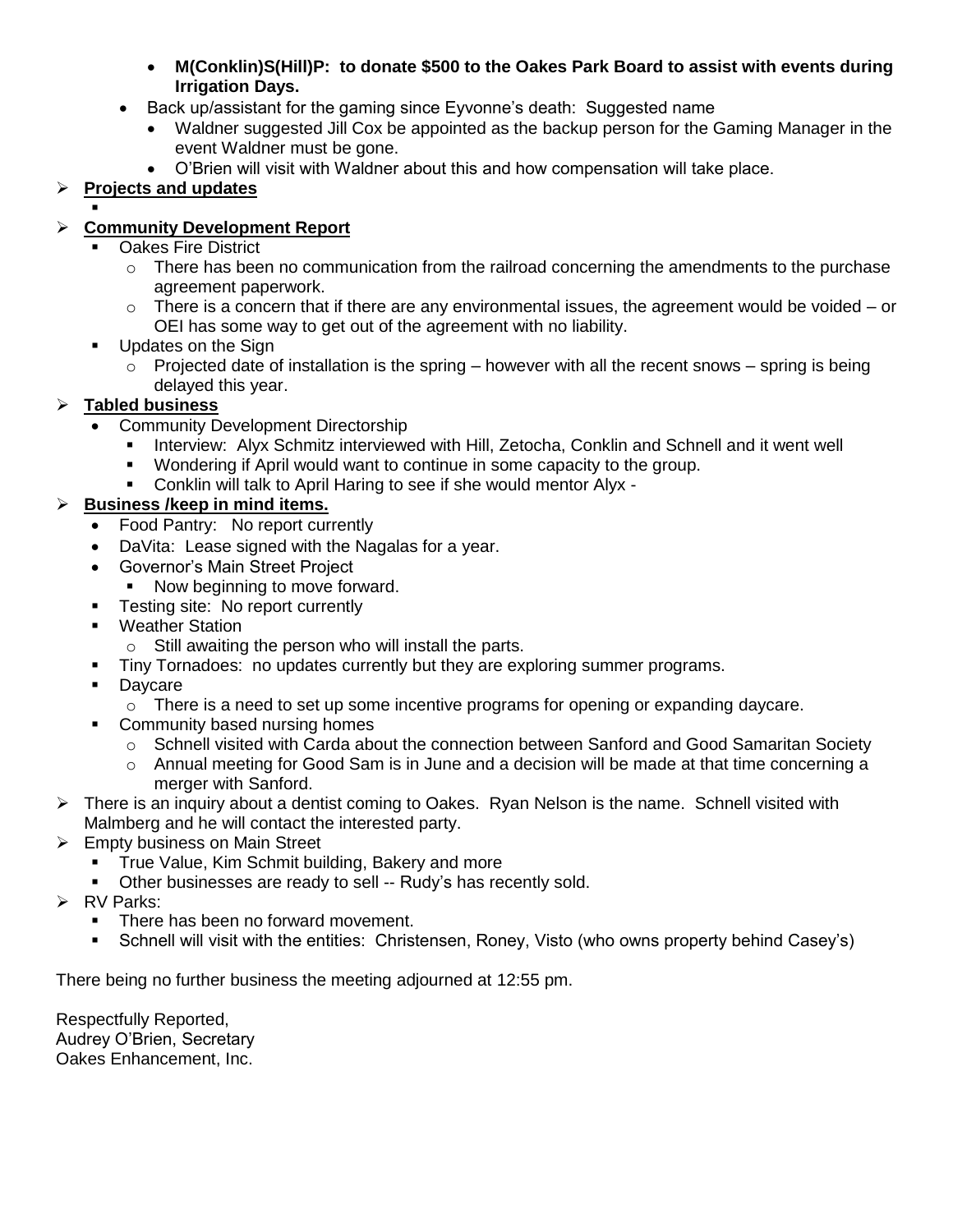

Oakes Enhancement. Inc. (OEI) Date: May 1, 2018 Place: Oakes Community Center Time: 11:30am Directors Present: Thompson, Schnell, Hill, Conklin, Undem, Haring, Zetocha, Sitzler, Directors Absent: Forward, Zimmer Guests: Shawn Ulmer, S. Meehl

President Gary Schnell called the May 1, 2018 meeting of the OEI Board of Directors to order at 11:35am. The meeting was held at the Oakes Community Center Meeting Suite with 8 board members and 2 guests present.

# **Guests:**

- Shawn Ulmer: Two projects for BUMP program. Roof on the Stillwater banquet room.
	- Rubber roof  $==$  He has been consulting with Rod Garland  $-$  \$18,500
	- Celluium a waterproof product to cover ceiling tile to take care of discoloration of the tiles. \$5000 **M(Conklin)S(Thompson)P: to separately fund the grant and loan portions of both above BUMP projects.**
	- Need to revisit the BUMP program and redefine the purpose and what qualifies for the grant funds as well as the loan part of the program.
- **Secretary's Report:**
	- **M(Sitzler)S(Undem)P: to receive and file the minutes of the April BOD meeting as printed.**

# **Treasurer's Report:**

- Treasurer's report
	- o **M(Zetocha)S(Hill)P: To receive and file the treasurer's report as presented and explained.**
	- Ratify voting on BUMP project at Total Home.
		- Motion to approve the project but would like more information.
			- This project was dropped so the voting was null.
	- Ratify voting on CD due at First State Bank:
		- o Motion to move from First State Bank to Starion: 13 months @ 1.7%
			- Electronic voting ratified **M(Hill)S(Thompson)P: to ratify the electronic voting.**
	- Kelly Cooper, manager of the Oakes irrigation site has a vendor that wants to donate some product or equipment to the site. The value is approximately \$17,000. The problem, due to the affiliation to NDSU, any amount over \$5,000, they must follow a bid process. The vender needs to have the irrigation site write a check for \$17k and then they will write a check back. I am guessing it is a tax-deductible item or exchange for the vendor.
		- $\circ$  Kelly is asking if OEI would be able to write the check for \$17k to the vendor and vendor write the check back.
		- $\circ$  I did reach out to Toni at PFS to see if we had any tax consequences to be concerned about for OEI.
		- o **M(Zetocha)S(Hill)P: to be the pass-through agency for the above transaction.**
- Hollingsworth
	- Homan Trust
		- $\circ$  Paradis Law has been asked to draw up a form to release both entities from the Trust CD account.
		- $\circ$  This matter has been taken care of Homan was paid \$4000 and signed a dissolution of the trust agreement.

#### **Gaming**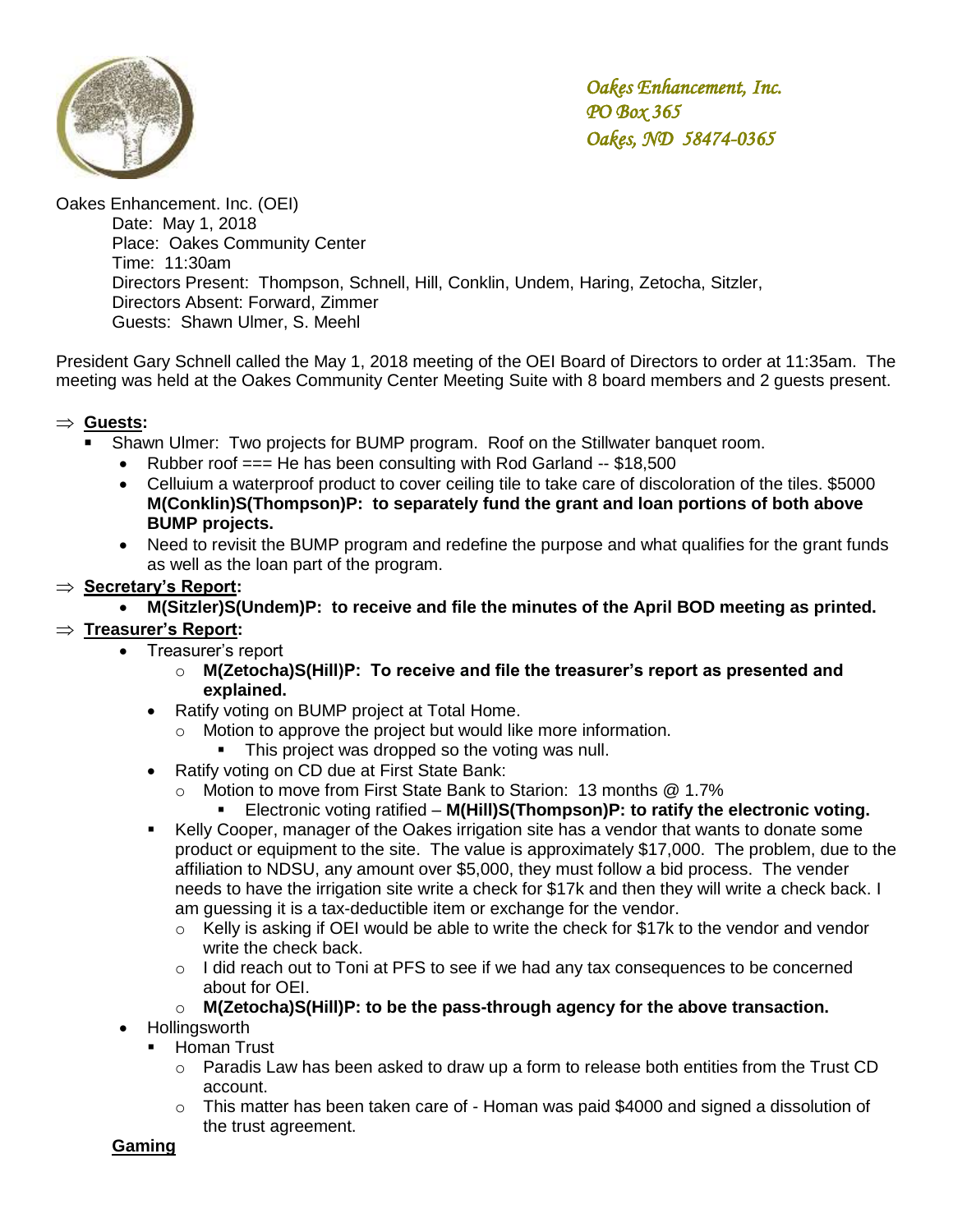- March Report: The report was reviewed.
- $\bullet$  1<sup>st</sup> quarter games have been reviewed by O'Brien.
	- The games were in super shape.
- Charitable Gaming request from Bear Creek Roughriders

# **M(Zetocha)S(Thompson)P: to donate \$500 to the Rough Riders Events.**

# **From the President**

- General Irrigation
	- $\circ$  Would like a photo shoot as they are working with a product to send oversees. They would like the photo to highlight the PACE interest buydown and how it helps to grow businesses.
- **Heritage Insurance Question** 
	- $\circ$  The former city hall building now owned by OEI is covered under the city policy.
	- o The OEI Board of Directors has coverage under the City Policy.

# **Community Development Report**

- Oakes Fire District
	- o Signing of the documents for purchase of the land--done
	- o Up front funding of \$1500. --done
	- o Haring was brought into the meeting and answered questions.
		- Questions asked and concerns voiced about the soil survey and contamination issues.
		- **EXECT** Action needs to move forward to meet time deadlines.
		- Other concerns: Contamination survey, Clarify the survey, how it can be done and the timeline and an escape clause if this turns out to be too big of a problem for OEI to handle.
- **Updates on the Sign** 
	- $\circ$  It appears this project is moving forward.

# **Ongoing business**

- Community Development Directorship
	- Undem took the lead in the discussion. She has updated the Chamber Manager position and incorporated the OEI Job Description in consultation with Haring.
	- Undem will email an updated version to the BOD for approval before posting the job.
	- *0*
- Dentist
	- Some forward movement
- **Empty Main Street Businesses** 
	- No report currently
- RV Park
	- Schnell is exploring different avenues.: Visto, Christenson,
- Creator Camp
	- **After school programing**
	- **Will need to find staff.**
	- Work with local businesses on a theme
	- **Looking at Kim Schmidt's and True Value buildings**
	- $\blacksquare$  How is this paid for  $==$  rental agreement
	- **Schnell will pursue purchase price of True Value.**

There being no further business the meeting adjourned at 12:55 pm.

Respectfully Reported, Audrey O'Brien, Secretary Oakes Enhancement, Inc.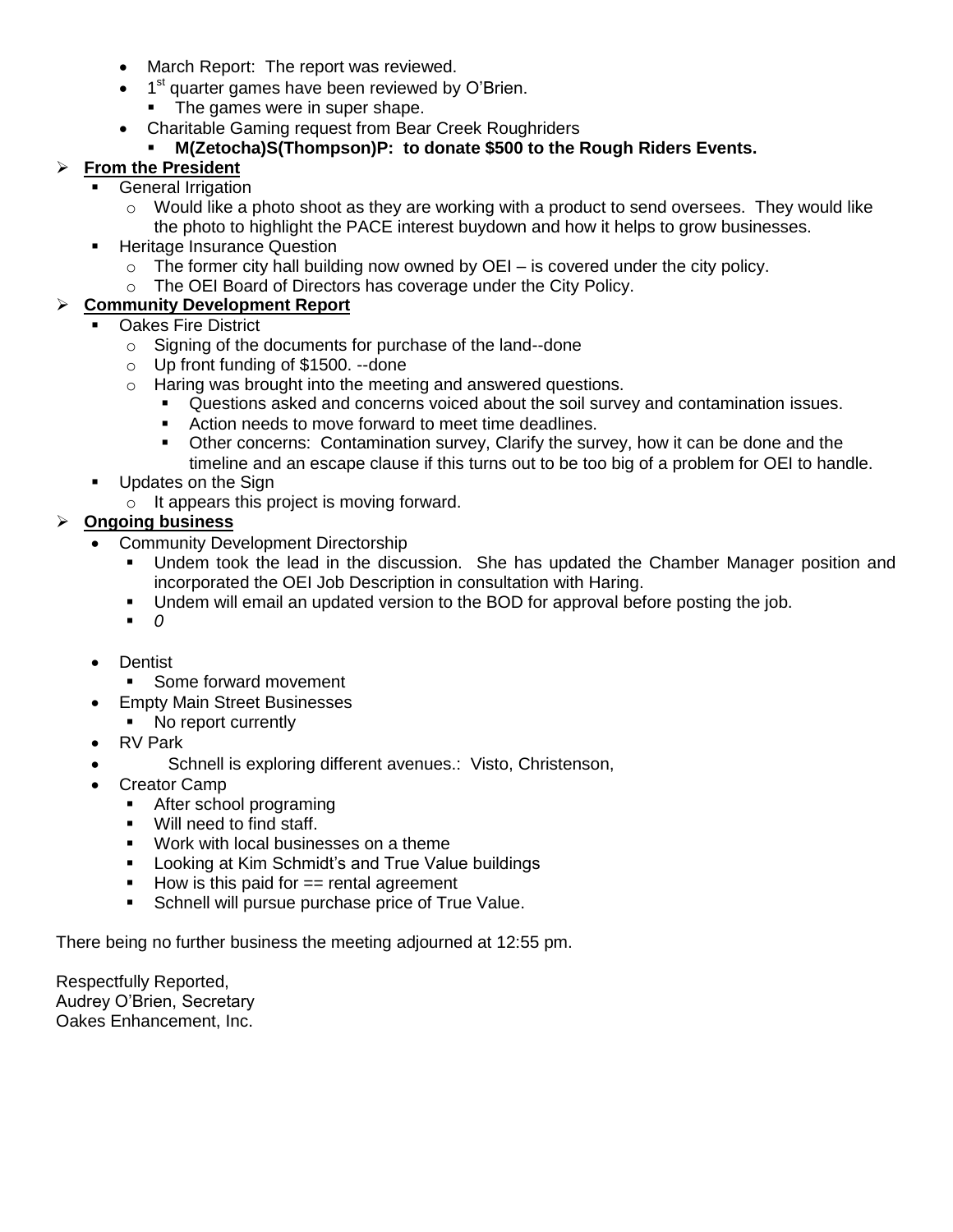

Oakes Enhancement. Inc. (OEI) Oakes Area Chamber of Commerce Date: May 25, 2018 Place: Oakes Community Center Meeting Suite Time: 7:30am OEI Directors Present: Schnell, Hill, Zetocha OEI Directors Absent: Thompson, Conklin, Sitzler, Forward City of Oakes: Mayor Monty Zimmer Oakes Area Chamber of Commerce Directors Present: Undem, Sundby, Gemar, Spellerberg, Dahlstrom, Fick, Wibstad Oakes Area Chamber of Commerce Directors Absent: N/A

*Noted: Oakes Enhancement, Inc. did not have a quorum of board members present and will need electronic voting to secure the correct number of votes. (also noted: Undem can vote on the OEI board but was acting on behalf of the Oakes Area Chamber of Commerce at this meeting)*

OEI President Gary Schnell called the joint Board of Directors meeting of the Oakes Area Chamber of Commerce and OEI to order at 7:35am on Friday, May 25, 2018. The meeting was held at the Oakes Community Center Meeting Suite with three OEI Directors, seven Oakes Area Chamber of Commerce Directors and Mayor Monty Zimmer in attendance.

The purpose of the meeting was to discuss the recently held interviews with six applicants for a joint position of the Oakes Area Chamber of Commerce Director and an OEI Community Development Director.

Discussion points:

- All six candidates interviewed well and had varying attributes to bring to the position.
	- Those taking part in the interviews were:
		- o OEI: Schnell, Zetocha and Thompson
		- o Chamber: Undem, Gemar, Fick, Wibstad
- Following the interviews, the above-named interviewers met and agreed to recommend Emily Ptacek for the position. Some of Ptacek's skill set included project management and data interpretation.

Measuring tools for assessing forward progress in the position

- Sales tax revenue
- Chamber Revenue generated
- Number of projects brought to the OEI Board.
- Number of existing businesses assisted (be it with finding grants/funding for expansion/improvements/updates of equipment and the like)
- New Businesses brought to the community.

**M (John Zetocha) S (Matt Hill): to offer the partnership position of Community Development Director for OEI and Director of the Oakes Area Chamber of Commerce to Emily Ptacek. The recommended salary will be \$45,000 per year with benefits: \$250 per month for health care and 13 days of Paid Time Off.** Accountability standards will have to be set forth and presented to the respective boards. Percentage of funding for this position (Salary – Benefits – PTO) was discussed and agreed on: 60% OEI and 40% Oakes Area Chamber of Commerce.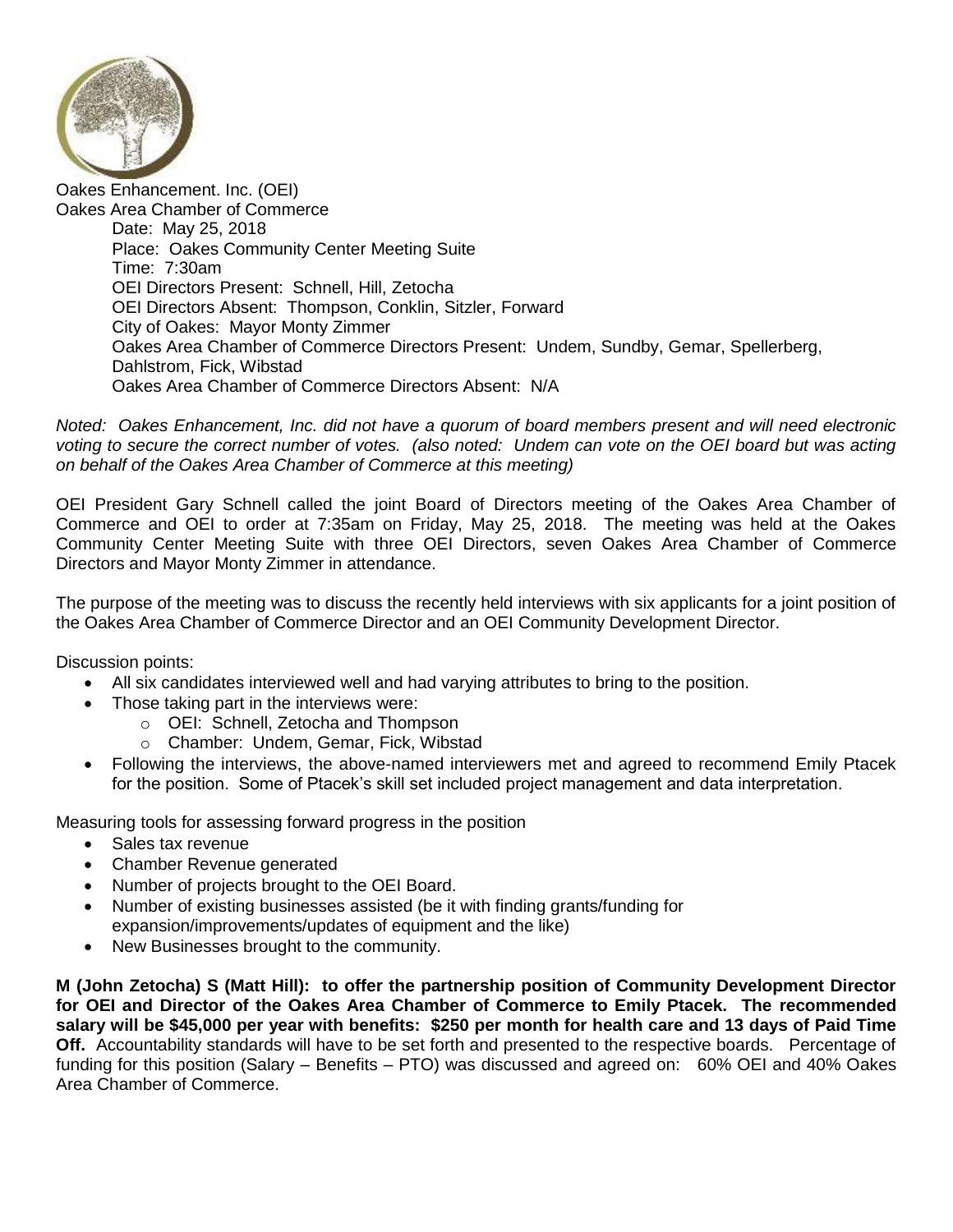Mentions made:

- Ptacek will be able to start on June 4, 2018.
- As has happened previously, alumni should be made aware, they are encouraged to return Oakes, work, and raise their families in a wholesome environment. Oakes is here for them and will assist where they are able.

There being no further business the meeting adjourned at 8:15am

Respectfully reported,

Audrey O'Brien, Secretary Oakes Enhancement, Inc. PO Box 365 Oakes, ND 58474

PS: Thank you for recording the meeting Gary and thank you to April for the recording devices.

#### **PSS: With electronic voting – the above motion to hire Emily Ptacek has passed the OEI Board.**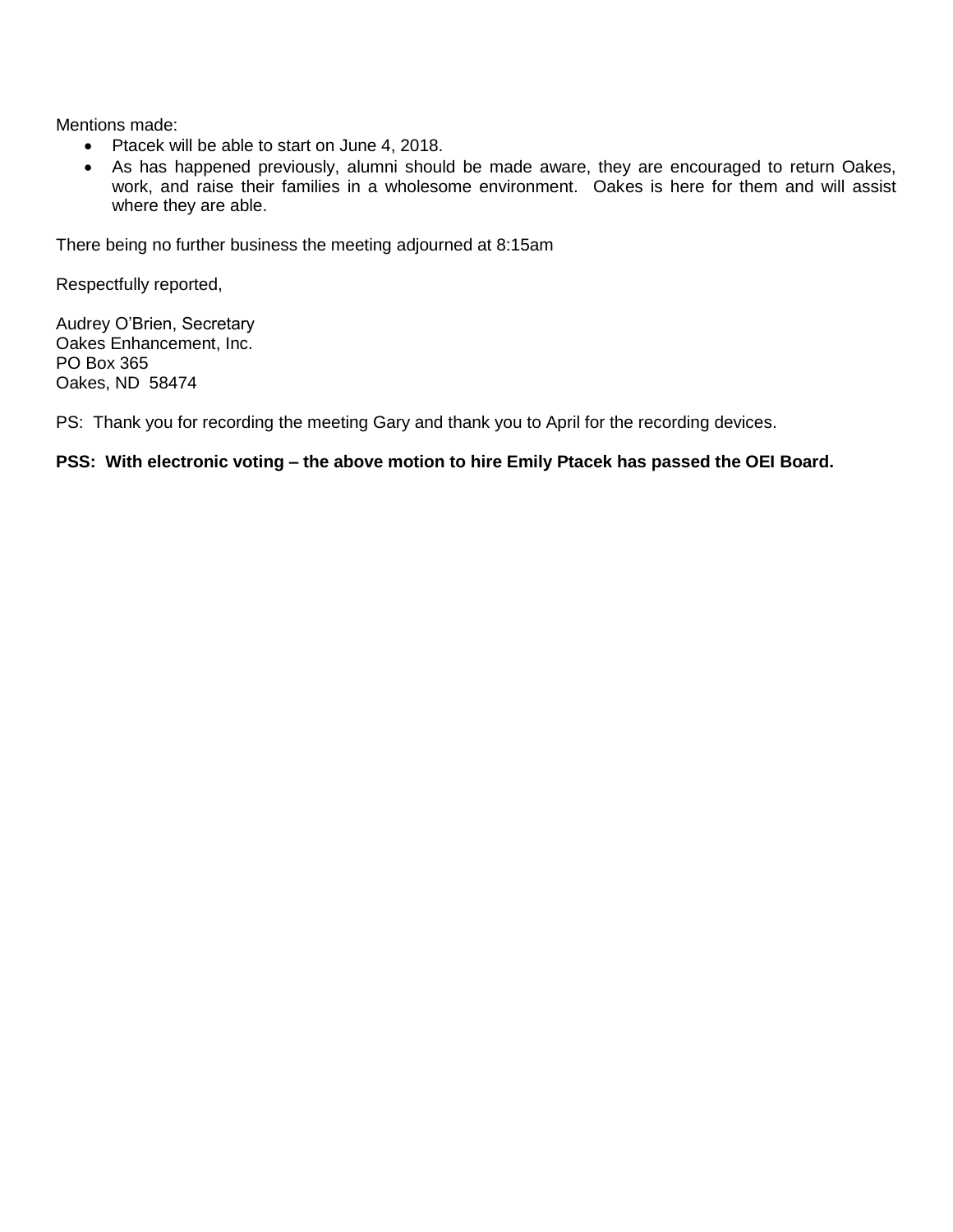

Oakes Enhancement. Inc. (OEI) Date: June 5, 2018 Place: Oakes Community Center Time: 11:30am Directors Present: Thompson, Schnell, Hill, Conklin, Forward, Undem, Zetocha, Sitzler, (Haring) Directors Absent: Zimmer Guests & Employees: DJ Jensen, Alyx Schmitz, Emily Ptacek, Sonia Meehl

President Gary Schnell called the June 5, 2018 meeting of the OEI Board of Directors to order at 11:30am. The meeting was held at the Oakes Community Center Meeting Suite with eight directors, two employees, City Auditor Haring and two guests present. President Schnell welcomed those present and introduced the guests and employees.

#### **Guests & Employees:**

- **DJ** Jensen
	- **Humanities class at the high school**
	- **Funding request for tuition assistance**
	- 6-7-8 students
	- **\$750 per semester**
	- In the past, \$1500 was given to the school to assist students in this program as well as online class tuition. The school makes the determination as to who needs assistance.
	- Conducting an electronic vote on this request
- Alyx Schmitz: See below for Alyx's report.
- Emily Ptacek: See below

# **Secretary's Report:**

**M(Conklin)S(Sitzler)P: to receive and file the Secretary's reports as printed.** 

# **Treasurer's Report:**

• Treasurer's report

# o **M(Hill)S(Sitzler)P: to receive and file the Treasurer's report as printed and explained.**

- Any action/updates on OEI as a pass through for funds: John Zetocha
	- o No further action has been taken on this matter.
- Hollingsworth
	- Nothing currently happening.
- Relay for Life: Undem
	- **M(Undem)S(Sitzler)P: to donate \$200 (Two hundred dollars) to the Relay for Life to be held in June. Funds from the Charitable Gaming Account if this qualifies.** Undem took the papers to give to the Relay for Life committee.

# **Gaming**

- April Report
	- The report was reviewed.
- $\bullet$  1<sup>st</sup> quarter games have been reviewed by O'Brien left on agenda for reporting.
	- The first quarter gaming reports were reviewed by O'Brien in April. The games were in excellent shape with a minor error which ended up making the game 100% accurate.

# **From the President**

- General Irrigation
	- o Letter available for the board members
	- $\circ$  Wanted a photo session concerning shipping their product to Australia and the assistance from OEI which made the development of the product a reality.
	- $\circ$  Gary did not get a call as to when the photo session happened.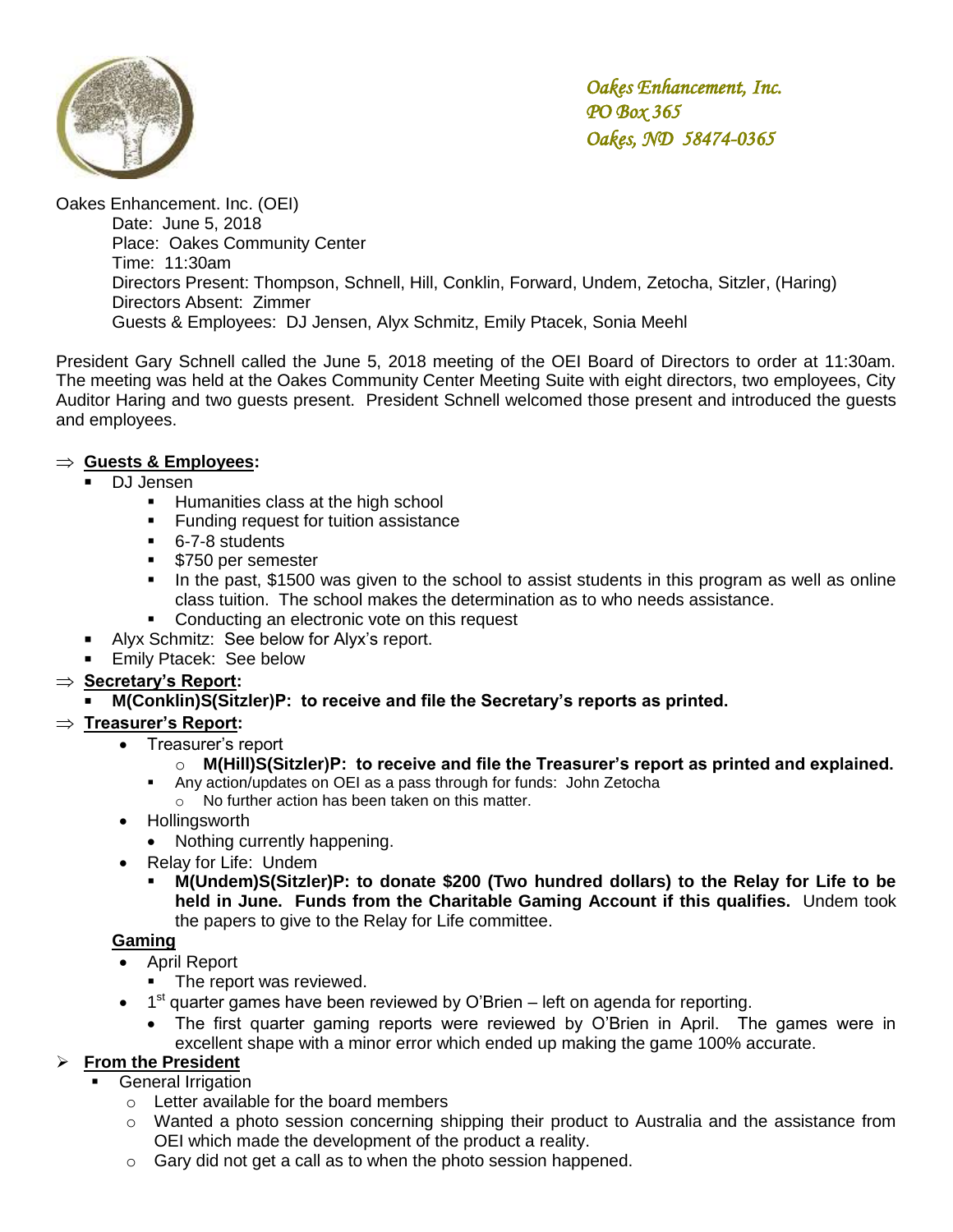- o Schnell will put the letter in the Oakes Times.
- Grand Theatre
	- o Wendy Johnson has a tentative buyer for the theatre: (Kathy Erickson)
	- o Unable to attend today's meeting.
	- o All parties need to be aware the audio-visual projection equipment belongs OEI. A new lease agreement will have to be put in place if ownership changes.
- Angry Beaver: BUMP approved previously this is a modification.
	- o **M(Conklin)S(Zetocha)P: To grant \$3500(three thousand five hundred dollars) to the upgrades at the Angry Beaver with the understanding that the OEI Board will revisit/review/redesign the BUMP program to have building/repair/upgrade costs to reflect today's pricing as well as clearly define what qualifies under this program.**
- DJ Jensen: see above.
- **Nicole Cline.** 
	- o No request currently
- **RV Park** 
	- o G. Visto not interested.
	- o Christenson not interested.
	- o Paul Roney: interested
		- **Schnell will visit with him and get numbers together.**

#### . **Community Development Report: April Haring**

- Oakes Fire District; Haring reporting
	- o Environmental studies
		- Problems with nitrates
		- Release if liability
		- No basement can be built on this property due to contaminants.
	- o Other issues with this project
		- termination of the purchase agreement if there are any issues that could be too risky.
		- Ron Maddock's property on the corner of Main and  $4<sup>th</sup>$  Street could be a possible location to consider.
		- Keep on top of this so we do not miss the deadline.
		- **Monitoring wells would be needed if a building is put on the property.**
		- Find out the costs of clean up and see if OEI can make the property useful.
		- At a glance Paradis Law suggests walking away
		- Haring will take steps to find answers to the questions presented at the meeting.
		- **M(Conklin)S(Sitzler)P: to hire a firm with the appropriate credentials on matters of environment seeking guidance on how to proceed and expedite the process - clearly stating who would be responsible for any future environmental issues with the properties in question, making sure all parties are complying and in agreement on how to make this project work.** Time constraints are playing a part, due to soil samples and what would be required for cleaning up the site as well as what would have to happen to make utilizing this site safe without surprises in the future. An estimate would be in order. OEI would like an "escape clause" if the findings are not favorable. Is an extension of the deadlines workable for all to be incompliance?
- **Updates on the Sign** 
	- o Work is being done.

# **Ongoing business**

- Community Development Directorship combined with Chamber Manager.
	- Emily Ptacek officially on board
	- **M(Undem)S(Zetocha)P: to allow Emily Ptacek to attend an Economic Development Conference in Jamestown. Dates: June 19-21, 2018**
	- Onboarding program was developed by Undem to measure progress in the position.
		- 3 months, 6 months a year progress points.
- Alyx Schmitz
	- Update the web site: focusing on Business information updates as well as community updates.
		- Taken lots of photos.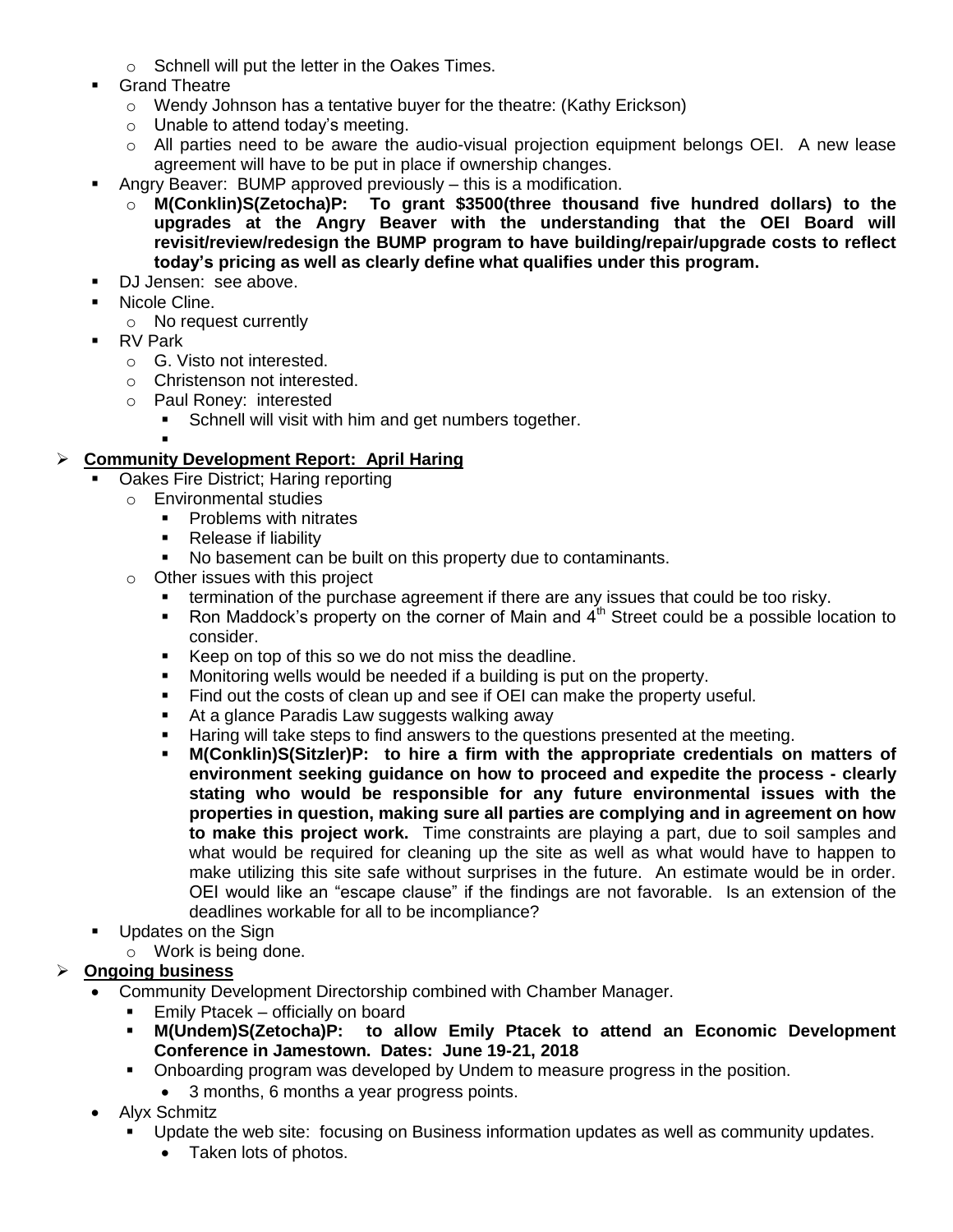- Parks page
- Making the site visually friendly
- New resident packages: also, in digital
- $\blacksquare$  Inventory of businesses –
- **Programs to assist businesses either local projects or state**
- Creator Camp
	- No report currently
- Dentist
	- No current report
- Empty Main Street Businesses
	- No report currently
- $\bullet$
- Additional programs
	- None currently

There being no further business the meeting adjourned at 12:35pm.

Respectfully Reported, Audrey O'Brien, Secretary Oakes Enhancement, Inc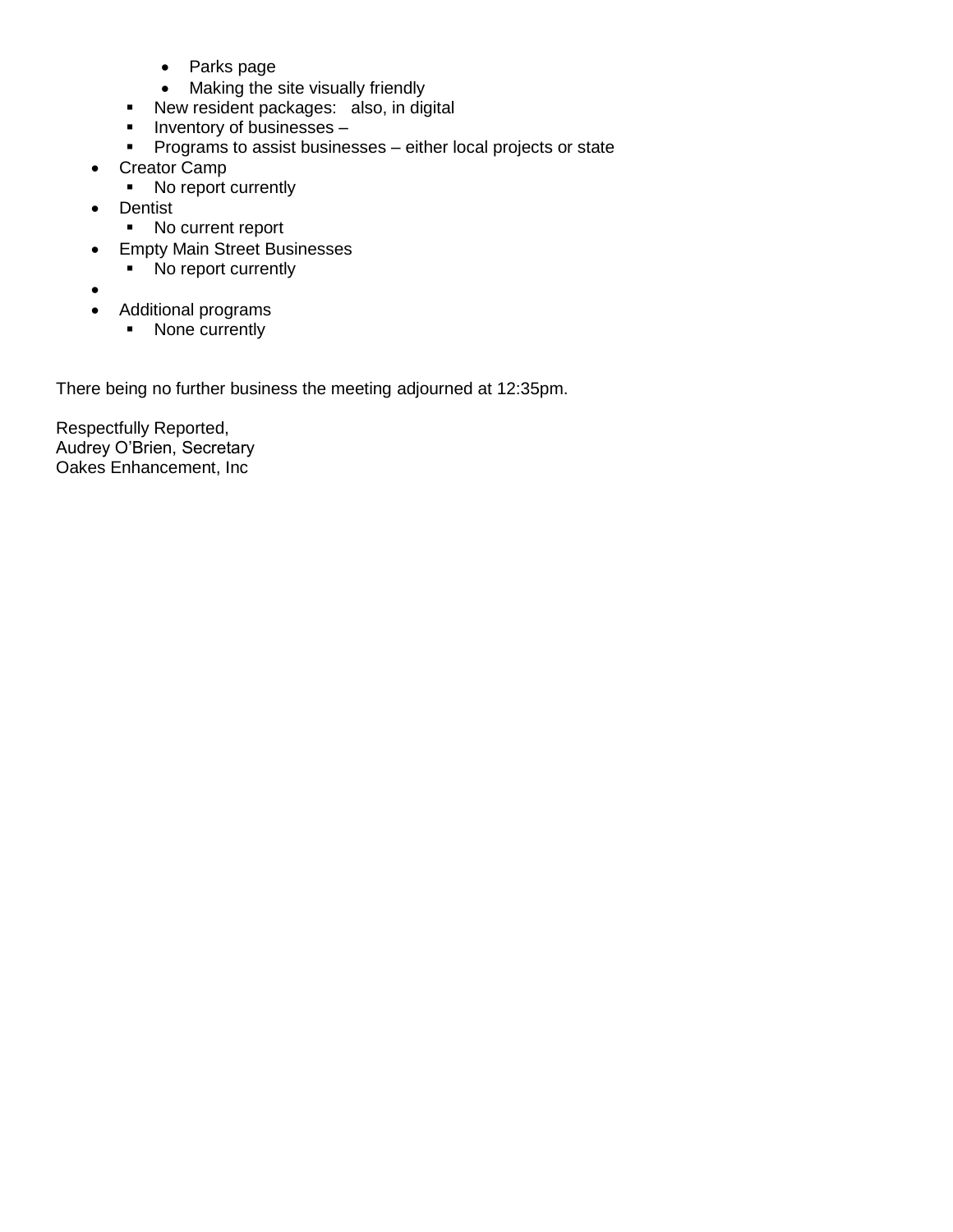

Oakes Enhancement. Inc. (OEI) Date: July 3, 2018 Place: Oakes Community Center Time: 11:30am Directors Present: Schnell, Forward, Undem, Haring, Zetocha, Sitzler, Thompson Directors Absent: Zimmer, Hill, Conklin Guests & Employees: Alyx Schmitz, Emily Ptacek, Sonia Meehl

President Gary Schnell called the July 3, 2018 meeting of the Oakes Enhancement, Inc. (OEI) to order at 11:40am. The meeting was held at the Oakes Community Center Meeting Suite with 7 members, 2 employees and 1 guest present.

#### **Guests:**

- Janet Comeau: Director of Nursing at Good Samaritan Society Oakes
	- Will attend the August meeting.
- **Secretary's Report: The Secretary's report was received for filing without additions or corrections.**

# **Treasurer's Report:**

- Treasurer's report: **M(Forward)S(Zetocha)P: to receive and file the treasurer's report as presented.**
- CD's coming due: 1 in July 2 in August 1 in September
	- As they come due addressing them may have to come via email.
- Kelly Cooper transaction we have not been contacted.
	- **Will work through DSLRA.**
- Hollingsworth
	- No forward movement currently
- Relay for Life: requested they mail the application to OEI a few weeks ago. The application just arrived yesterday so funds can now be awarded.
- Water Assistance: \$660.00. We have not received any notices, so this dates back to July of 2017 and includes the increased rates. Two are currently enrolled in the water assistance program.

#### **Gaming**

- May Report
- Blackjack: certify the email concerning blackjack. The responses all came back to remain with the current plan of No Blackjack. Selling the equipment, a long time ago affirmed that OEI should not become involved at any time.

# **From the President**

- Grand Theatre
	- o Closing the theatre in September if not sold
	- $\circ$  Kathy Erickson was interested but has not been in contact with anyone concerning the purchase.
	- $\circ$  Cindy Bagley has some interest in managing but does not have funds to purchase the building.
		- An option could be contract for deed.
	- $\circ$  \$50,000 is Johnson's asking price for the building.
	- o Should get financials from Wendy: Ptacek will check with this.
	- $\circ$  Could be a student entrepreneurship project for which grant funding is possible.
	- $\circ$  Haring is checking with other communities to see how they run their theatres.
	- o It is noted that the building is requiring major upgrades: i.e.: wiring……
- Nicole Cline
	- o Has not approached OEI yet.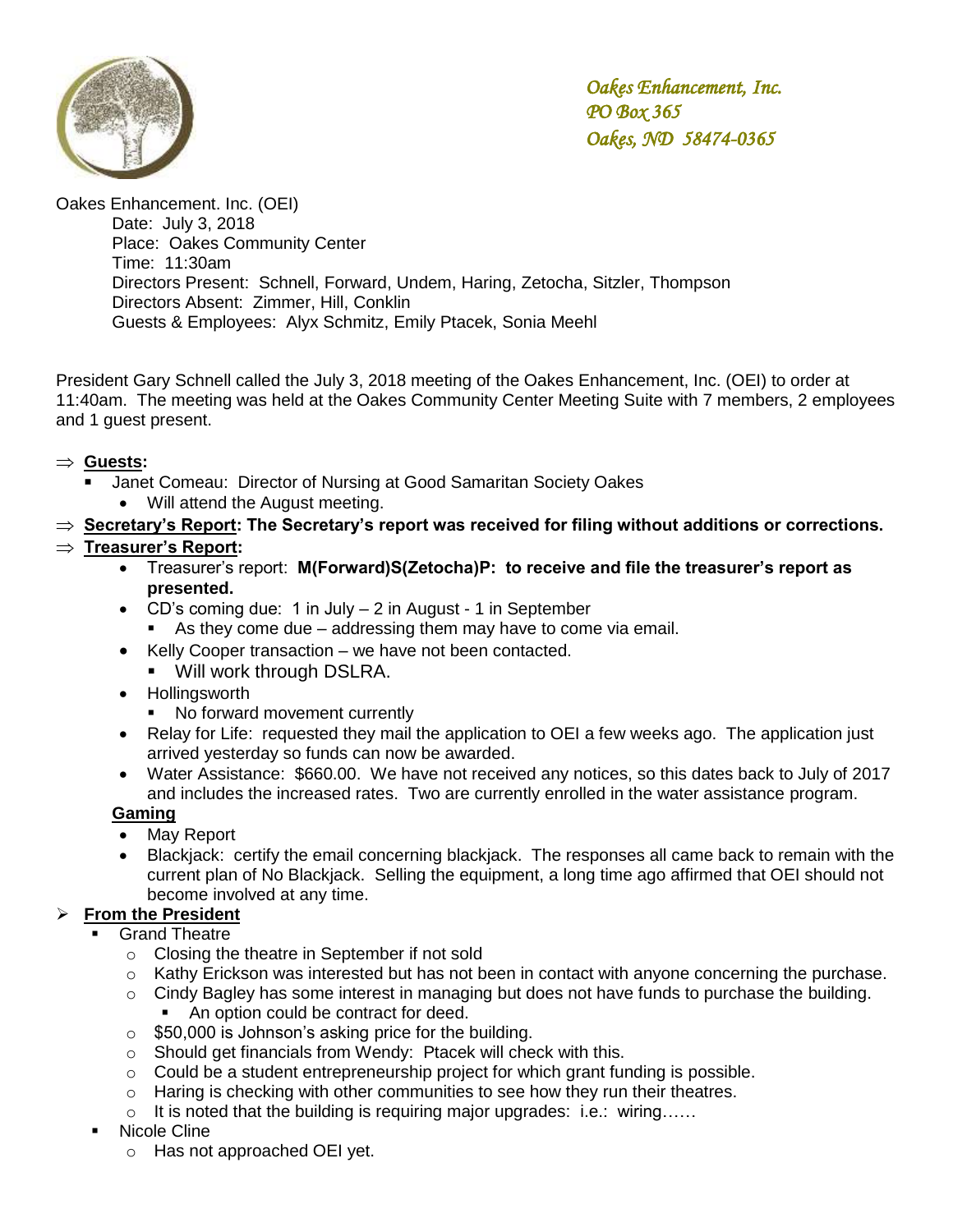- o Ptacek will follow up with Cline.
- RV Park
	- o Paul Roney: at one point he was thinking of 20 new spots or revamping some in the Mobile Home Park
	- o Leave this on the agenda for the future.

# **Community Development Report: Haring, Schmitz, Ptacek**

- Troy Schumacker: Haring reporting
	- o Would like to put in a kitchen at "the Last Shot" (formally Rudy's)
	- o Possible funding application would be \$15,000 –with total projected costs of \$25,000 which does not include labor.
	- o Serving beginning at 11am to catch the luncheon crowd.
	- o Job creation for part time employees
	- o Would this be tied to jobs creation?
	- o Check with JDA.
	- o Need a business plan -
- Oakes Fire District: Haring reporting
	- o Health department working with the railroad and Agtegra.
	- o Continue in Limbo.
	- o Investment from OEI to date is \$12, 650.75.
	- o Still considering the Maddok property
- **Updates on the Sign: Haring reporting** 
	- o Work is seemingly at a standstill.
	- o Perhaps starting to put the poles.
- **Revamping BUMP program** 
	- o O'Brien, Haring and Ptacek will work on this program.
- Updates on Web site: Schmitz
	- $\circ$  Video business survey have been Schmitz work projects along with updating business lists and web site. Those present compliments Schmitz for her work on the Irrigation Days video
	- o She is thinking of a series of smaller videos for people visiting the site to see what Oakes all is about.
- Business Survey and Workforce Survey: Ptacek reporting
	- o Schmitz, Haring, Ptacek have been working on these surveys.
	- o Schmitz has an updated listing of businesses.
	- o **M(Sitzler)S(Undem)P: to move forward with the survey process sending to many businesses on the list compiled by Schmitz.**
	- o Ptacek will check with Hoelscher at Train ND for input.
- Retail and Restaurant Incentive Program: Ptacek reporting
	- o Grant funding -- could put in a payback if the business fails.
	- o Research will continue.
- Assessment facilitated by the North Dakota Trade Office: Ptacek reporting
	- o Community business audit
		- $\circ$  There is a \$500 membership fee investment which entitles you to a community business audit.
	- o **M(Thompson)S(Undem)P: to enroll OEI in this program.**
- Event focused on highlighting available properties within city limits: Ptacek reporting.
	- Solicit businesses to market by hosting a walking tour of potential business location options.
	- o People attending would also include investors, bankers, realtor, contractors, and the like and perhaps making a virtual tour as well.
	- o Need to put together a tour packet.
	- $\circ$  Costs would include: Promotion, refreshments, ads, newspaper, along with eliciting some sponsorships to help defray the costs.
	- $\circ$  Would need to know properties that should be focused upon Schmitz has listing.
	- $\circ$  On board for a ticket fee if a person is truly interested in the program then the fee would not be an issue.
	- o Will bring a list to the August Meeting.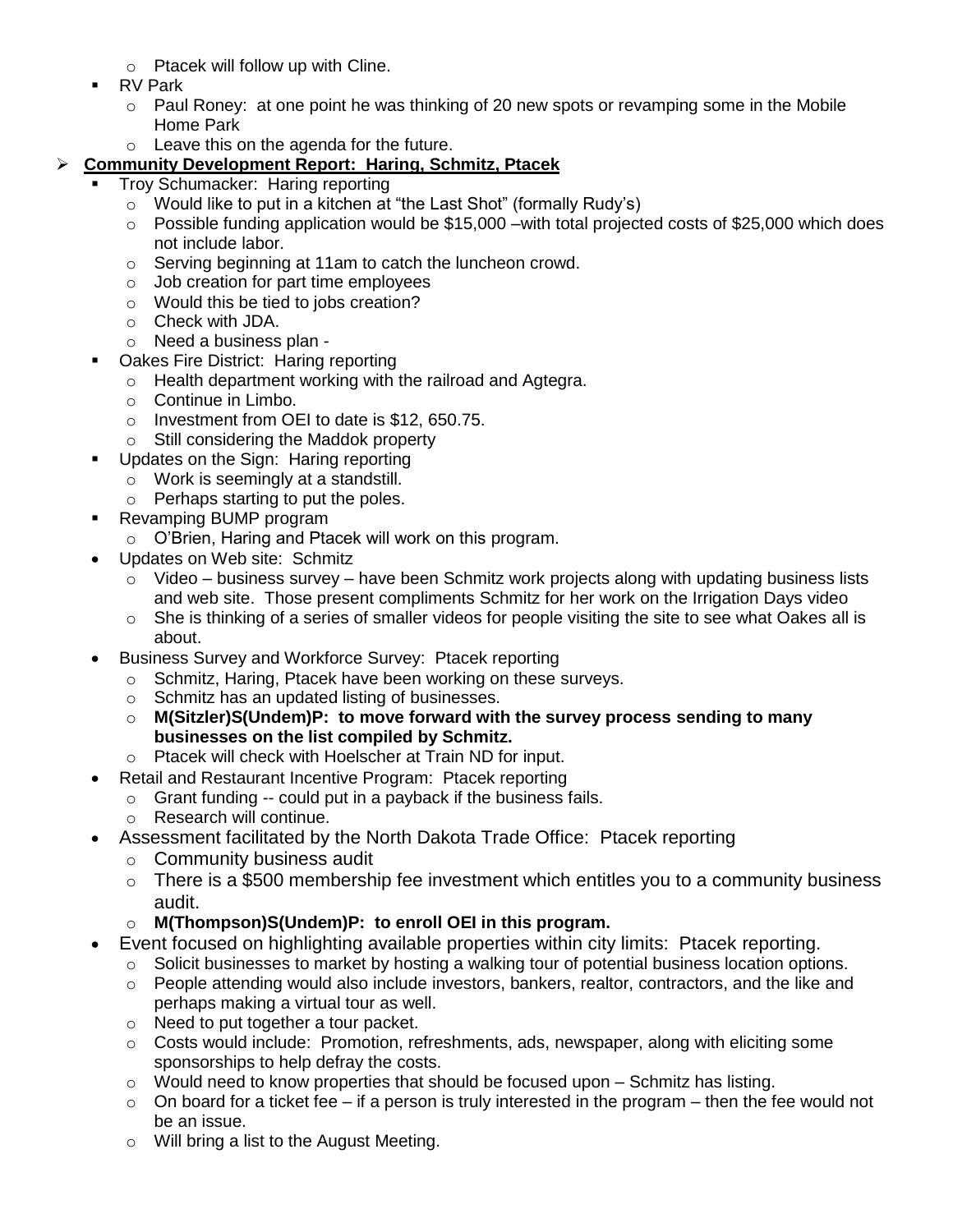o Thought was to also Include existing businesses that are for sale -- perhaps in the virtual tour of these.

# **Ongoing business**

- Child Care focus on infants.
	- **Meehl stated that daycare is a question interviewee for teaching positions ask.**
	- Can Tiny Tornadoes be expanded to meet the growing Day Care needs and especially for infants.
	- **Ptacek will research.**
- Creator Camp
	- Remove from the agenda.
- Dentist
	- There is still talk of this project.
- Agtegra: Pretro Serve.
	- **Looking to eliminate the C-Store / Ampride.**
	- **Perhaps also eliminating Oakes Tire Center**
	- Schnell has been in contact with Agtegra.
	- Nice to keep all businesses local C-store and Oakes Tire
	- Not sure the fate of the apartment complex Cennex purchased.
- **•** Empty Main Street Businesses
	- **Addressed above with Ptacek.**
- Additional programs
- For the Good of the Order

There being no further business, the meeting adjourned at 12:55 pm.

Respectfully reported.

Audrey O'Brien, Secretary Oakes Enhancement, Inc. PO Box 365 Oakes, ND 58474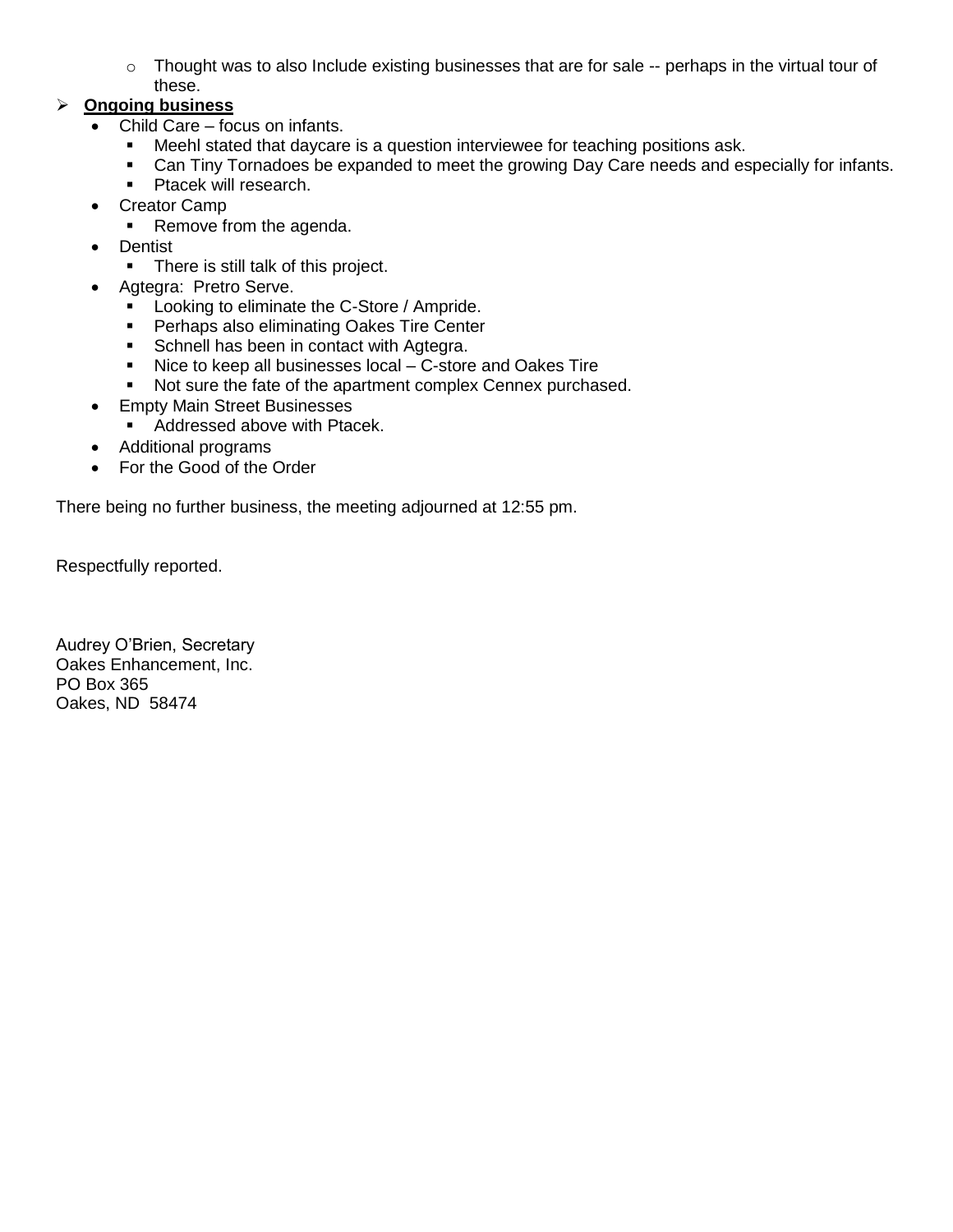

Oakes Enhancement. Inc. (OEI) Date: August 7, 2018 Place: Oakes Community Center Time: 6:45am Directors: Thompson, Schnell, Hill, Conklin, Forward, Undem, Zetocha, Mayor Zimmer Directors Absent: Sitzler Guests & Employees: Alyx Schmitz, Emily Ptacek, Janet Comeau, Denise German, Jake Bollum, Trista Gemar, Troy Schumacker, Richard Iverson

President Gary Schnell called the August 7, 2018 meeting of the OEI Board of Directors to order at 6:45am. The meeting was held at the Oakes Community Center Meeting Suite with seven directors, four guests and two employees present. Schnell called for additional items for the agenda. There being none it was decided the guests would be taken as they arrive.

# **Guests:**

- Richard Iverson:
	- Seeking funding for new equipment at "The Jim"
	- The equipment needs repair and parts are hard to come by as the equipment is old.
	- Action taken later in the meeting.
- Janet Comeau: Oakes Good Sam—waiting until September.
- Shawn Ulmer:
	- BUMP Program: Signage and parking lot paving
	- Project cost: \$3800 approximately
		- **Ptacek will visit with the Ulmers about some concerns the group voiced.**
- Oakes Family Pharmacy: Denise German: 7:10am
	- German presented: With the purchase of the business, upgrades are in order beginning with issued on the store front.
	- Working with the proposed budget of \$15,000 as a start store front updates.
		- **M(Forward)S(Hill)P: to grant the 35% in the proposed new BUMP program figures and includes a cap of \$5000.**
- Trista Gemar Schumakers The Last Shot: 7:20am
	- Request \$31,000 in a 5-year CD Secured loan with BankNorth
	- Not requesting any grant money.
	- Cash flow on the kitchen only -- does not include the bar portion of the business.
	- **M(Zetocha)S(Forward)P: To CD secure a loan for \$31,000 at BankNorth having the UCC filing on the equipment in place and with the stipulation that the bank notify OEI immediately if there are any problems arising during the 5-year span of this CD secured loan. Action is not contingent on funding from JDA, but any funding from them would come to OEI to reduce OEI's participation in this CD secured loan.**
- Grand Theatre: Jake Bollum presented by Ptacek.
	- Pricing on the theatre is now at \$25,000.
	- Flex Pace CD secured loan
	- Repairs to the facility would start after the first of the year and he may request additional funding.
	- **M(Conklin)S(Zetocha)P: to participate in a Flex Pace Buydown**

# ⇒ **Secretary's Report:**

- Minutes of the July Meeting
	- **M(Undem)S(Thompson)P: to approve the minutes of the July meeting as printed.**
- Ratify Electronic voting on CD's due at Bank North.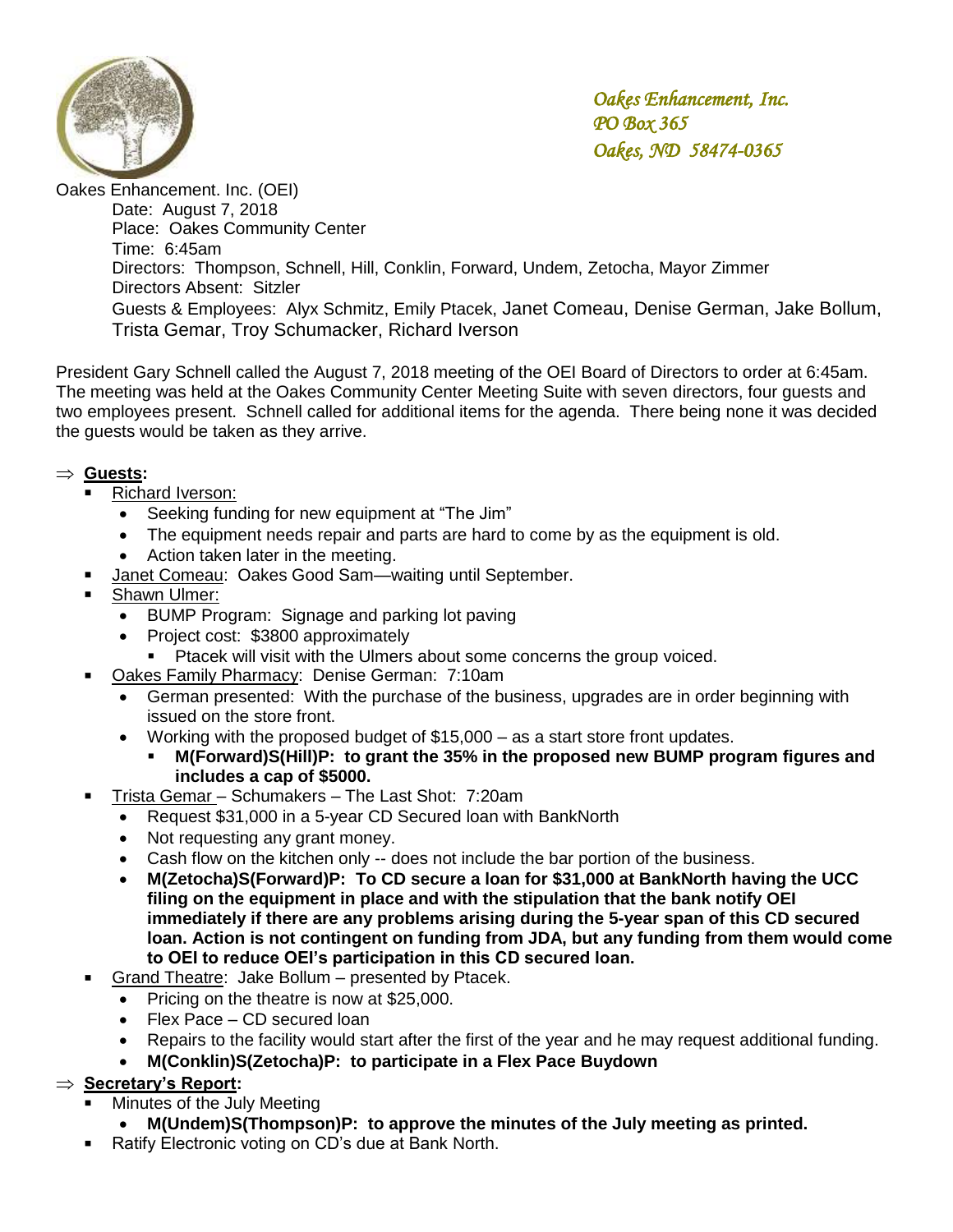- Electronic voting was ratified stating the two CD's at BankNorth which came due on July 31, 2018 and August 1, 2018 be cashed and deposited at Starion.
- Ratify Electronic voting on AC unit for the former City Hall Building
	- Electronic voting was ratified by those present stating Schnell will contact Simek of Fullerton to install a new AC unit at the former City Hall building now occupied by the Oakes Food Pantry.
- Revamping BUMP program first draft for discussion
	- Changing of wording that all contractors be licensed
	- Perhaps two separate applications are necessary to help define the program. One for outside work and one for work done to the structure on the inside.

# **Treasurer's Report:**

- Treasurer's report
	- **M(Conklin)S(Thompson)P: to accept the treasurer's report as presented**.
- CD's coming/came due: 1 in July 2 in August 1 in September
	- Also see note above concerning the CDs at BankNorth electronic voting.
- The Last Shot Proposal: Discussion Voting: see above.
- Oakes Family Pharmacy: Discussion Voting: See above
- Grand Theatre: Discussion and voting: See above.
- Kelly Cooper transaction -
	- John Zetocha has been in contact with Cooper. Cooper should be in contact concerning use of the DSLRA account as a pass through for funds.
	- Would like to have the legislature fund the Test Plots.
- Hollingsworth
	- No forward movement currently

# **Gaming**

- June Report
- 2<sup>nd</sup> Quarter Gaming Review completed
	- $\bullet$  O'Brien completed the 2<sup>nd</sup> quarter gaming review. Games are neatly done.
- Working with the Attorney General's Office
	- New forms are needed for Gaming Manager Waldner to complete. O'Brien has printed them off and supplied to Waldner.
- E-Tabs
	- Information is being given to the Gaming Manager as it arrives. There are rules and regulations as well as applications to get into this form of gaming.

# **From the President**

- Richard Iverson:
	- o Thompson and Ptacek will work with Lagodinski; "the Jim" owner.
	- o Perhaps making this a non-profit
	- $\circ$  In the past OEI has assisted 'private businesses' like the golf course etc. that benefit the quality of life
- RV Park: remove from agenda.
- AgTegra
	- o No new updates currently
	- o Would like to keep the C-Store owned locally and keep it open.

# **Community Development Report: Haring, Schmitz, Ptacek**

- New Resident packets are being assembled. A sample was made available to the group. Work continues this project.
- Booklet being prepared to assist people who come in looking to start or grow their business.
- **Dakes Fire District** 
	- o Directive to Moore Engineering that no more work is to be done on this land.
	- o The recent billing was in error and the payment will be returned.
	- o Moore Engineering and Paradis Law agree that this location should not be pursued.
- **Updates on the Sign: Thompson reporting.** 
	- o Work is being done and soon will be completed with landscaping.
- Updates on Web site
	- o A continual process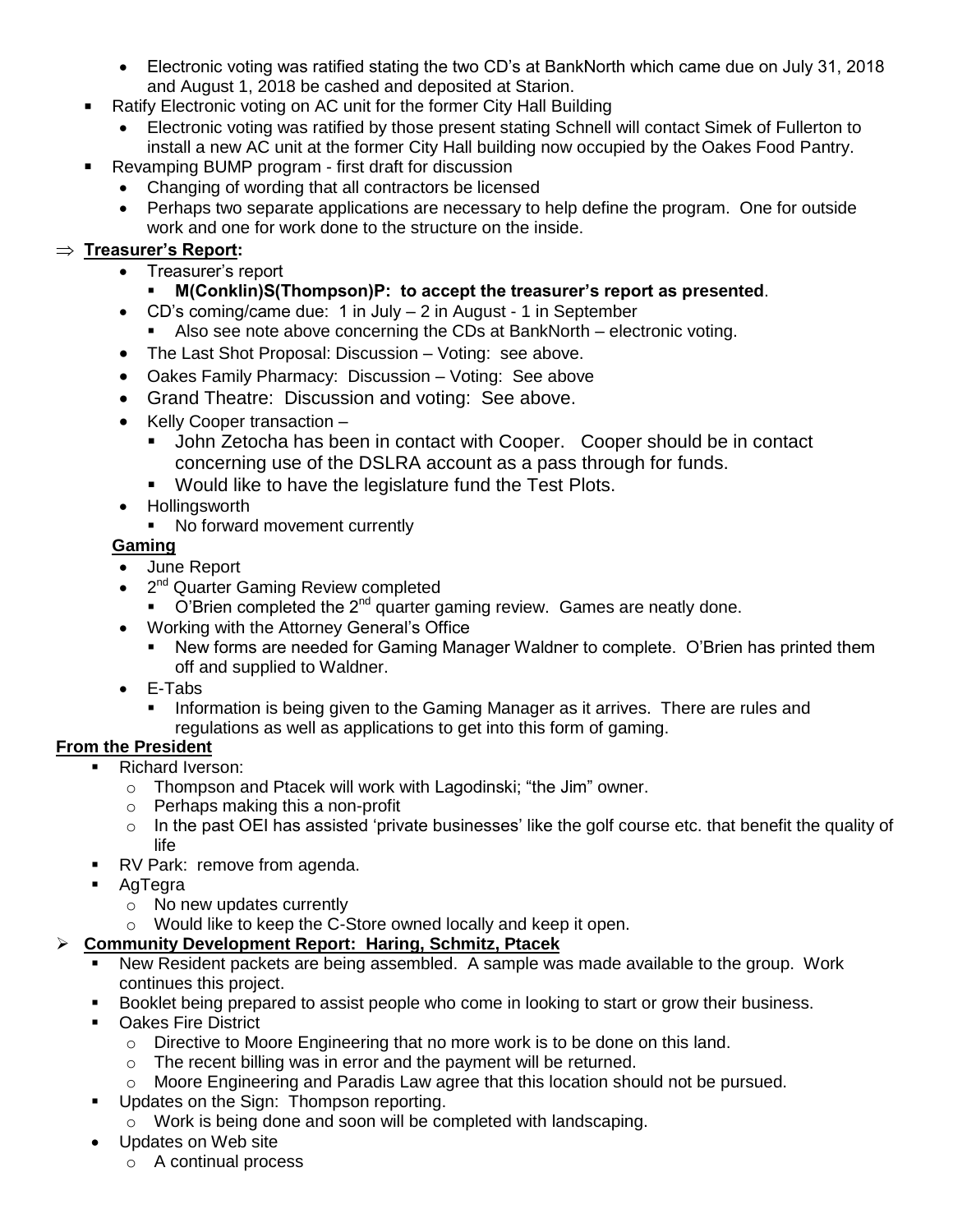- Business and Workforce Survey: No report currently
- Retail and Restaurant Incentive Program: No report currently
- **Assessment facilitated by the North Dakota Trade Office**
	- o Meetings set up for today.
- **Nicole Cline: No report currently**
- Future: planning an event focused on highlighting available properties within city limits.

# **Ongoing business**

- Child Care with the focus on infants: Remains an issue and is an issue in most communities.
- Dentist: No report currently
- **Empty Main Street Businesses: No report currently**
- Additional programs
	- .
- For the good of the order

There being no further business, the meeting adjourned at 8:25am.

Respectfully reported.

Audrey O'Brien, Secretary Oakes Enhancement, Inc. PO Box 365 Oakes, ND 58474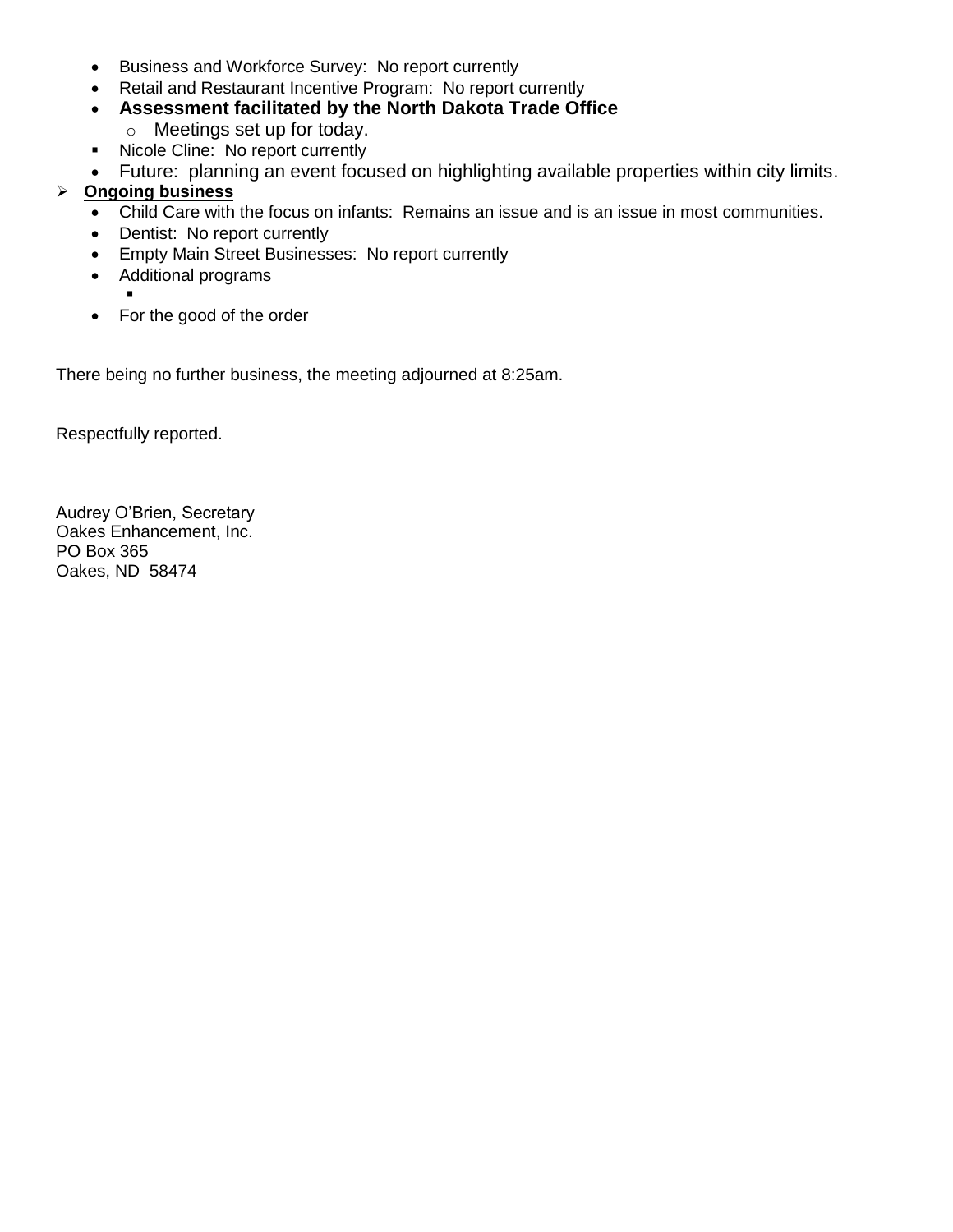

Oakes Enhancement. Inc. (OEI)

Date: September 4, 2018 Place: Oakes Community Center Time: 11:30am Directors: Thompson, Hill, Conklin, Undem, Zetocha, Sitzler Directors Absent: Schnell, Forward, Zimmer Development Director: Emily Ptacek Guests: Jeremy Sitzler & April Haring

Treasurer John Zetocha called the September 4, 2018 meeting of the OEI Board of Directors to order at 11:35am. The meeting was held at the Oakes Community Center Meeting Suite with six directors, two guests and one employee present.

#### **Guests:**

- Janet Comeau: Oakes Good Sam was not available to attend the meeting.
	- Jeremy Sitzler and April Haring representing the Oakes Fire Department:
		- Notes from the meeting with the Oakes Fire Department: Conklin reporting
			- The Oakes Fire Department is aware of the nitrate issues on the land.
			- Quick Claim Deeds will be procured, along with title opinions. Abstracts are completed.
			- The transactions of OEI land purchase from the railroad and the turnover to the Oakes Fire Department are planned to take place very quickly to move the project forward.
		- **M(Conklin)S(Sitzler)P: To have OEI purchase the land from the railroad.**
		- **M(Sitzler)S(Hill)P: to secure Quit Claim deeds going both ways – purchase of the railroad property and then the exchange/transfer/ purchase of the fire department land noting the payment differential in compensating the Oakes Fire Department. Also, there will be a release of any liability to OEI on the railroad property going forward. All this is pending clear title to all properties.**

Sitzler left at this time.

- $\Rightarrow$  **Secretary's Report:** 
	- Minutes of the August Meeting
		- **M(Thompson)S(Undem)P: to receive and file the minutes of the August meeting.**

# **Treasurer's Report:**

- Treasurer's report
	- **M(Hill)S(Thompson)P: to accept the treasurers report as presented and explained.**
- BUMP approval for Total Home
	- **M(Undem)S(Thompson)P: to support the entire project at 35%**
- Grand Theatre:
	- **Pracek will check on the forward movement of the Pace Buydown.**
- Hollingsworth
	- **Ptacek will look at this further**

**Gaming**

- July Report: **M(Conklin)S(Hill)P: to receive the July Quarterly report as presented.**
- O" Brien will check on the missing figures from the report.
- E-Tabs: On the agenda to keep the board aware that E-gaming materials have been received and passed along to the gaming manager.
- **From the President**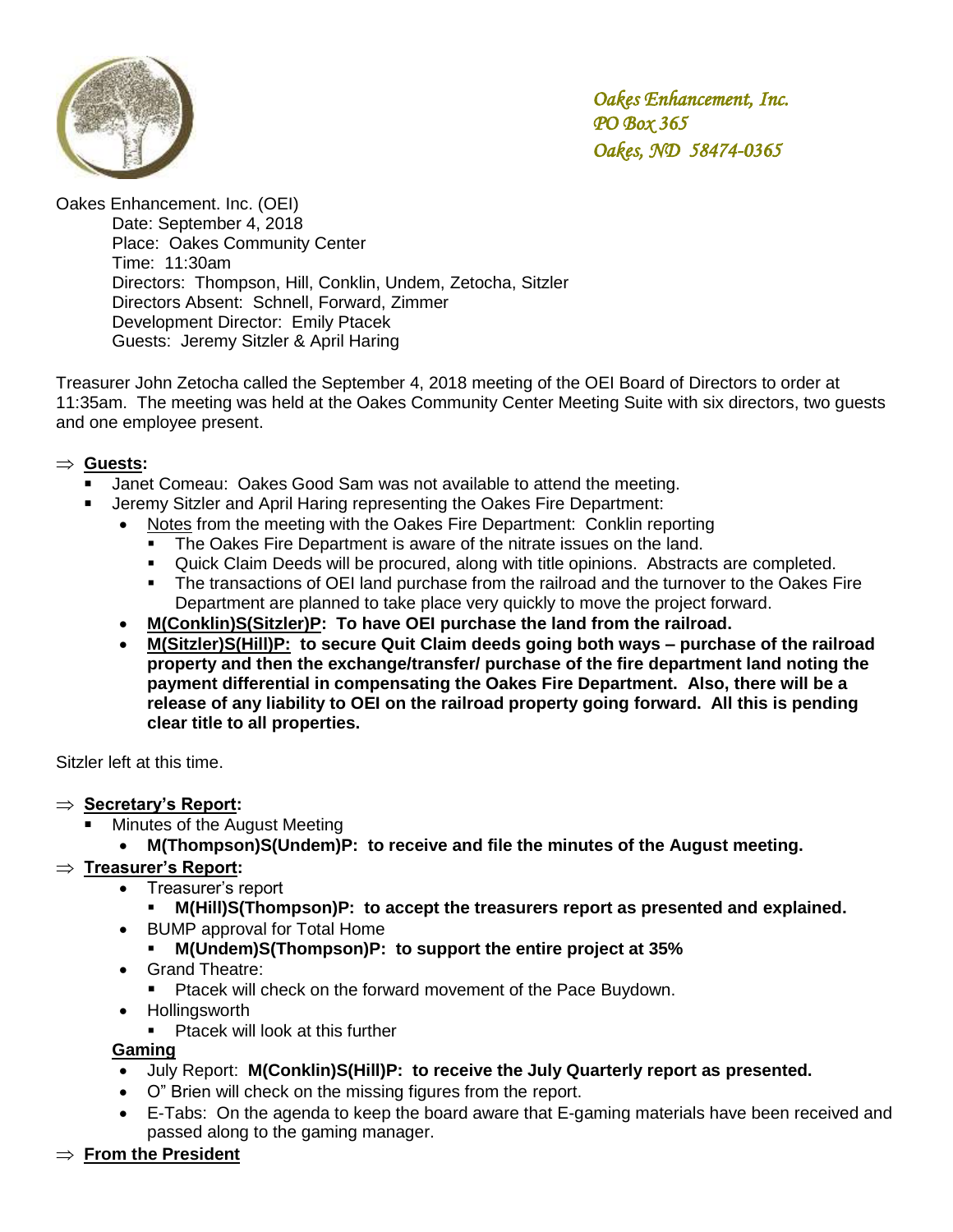**AgTegra: No report currently** 

# **Community Development Report: Ptacek**

- Ptacek has designed updates to many forms for funding applications and commercial property listing. The object is to keep people informed about what OEI can assist with -and the particulars of the various programs -- keeping projects fair for all involved.
- Business and Workforce Survey
	- o Having a reliable and qualified workforce is imperative to any community.
	- o NDSCS will be coming in to educate on internships, advanced education, and workforce training.
		- September 17<sup>th</sup> noon to one at the Regional Career and Tech Center \$5 Lunch and Learn fee.
- Retail and Restaurant Incentive Program
	- o Work continues.
- Assessment facilitated by the North Dakota Trade Office
	- o Follow up with NDTO is being coordinated with Ptacek.
	- o Work continues this project with specific targeted businesses.
	- o Primary and secondary businesses
- MDU.
	- $\circ$  Ptacek will see what a cost would be to bring Natural Gas into the community
	- o Would this impact the Propane Businesses in town?
- **Nicole Cline** 
	- o Work is progressing and a future timeline is being planned.
- Future: planning an event focused on highlighting available properties within city limits.
	- o This has been postponed until next year.

# **Ongoing business**

- **The Jim:**
	- Ptacek is working on this.
- **The Last Shot**
	- Open for noon traffic
- **Oakes Veterinary Service**
	- Collin Galbreath sold and will be done in October.
	- Drs. Ben and Kara (sp) Galbreath from Edgeley/Ellendale will be covering this facility as well as their other veterinary businesses.
- Updates on Web site
	- A letter was read from Schmitz on updates and projects she is planning to finish up when better photos can be obtained – action shots and business photos (educational and medical areas)
	- Booklet being prepared to assist people who come in looking to start or grow their business.
		- Haring continues work on this project.
- Oakes Fire District
	- See above.
- Updates on the Sign: Thompson reporting
	- Work appears to be completed. Looks great with the landscaping.
		- Sept  $28<sup>th</sup>$  dedication
- Child Care with the focus on infants
	- Jodi Schroeder reopened her pre-school on a limited student basis.
	- Ptacek will investigate funding for expansion of Tiny Tornadoes especially infants and toddlers.
	- Does OEI want to offer a daycare incentive program?
	- **Ptacek will visit with them and suggest management training to assist them to investigate the** future and embrace expansion.
- Dentist
	- No report currently
- Empty Main Street Businesses
- Covered above.
- Additional programs
	- No other programs currently
- For the good of the order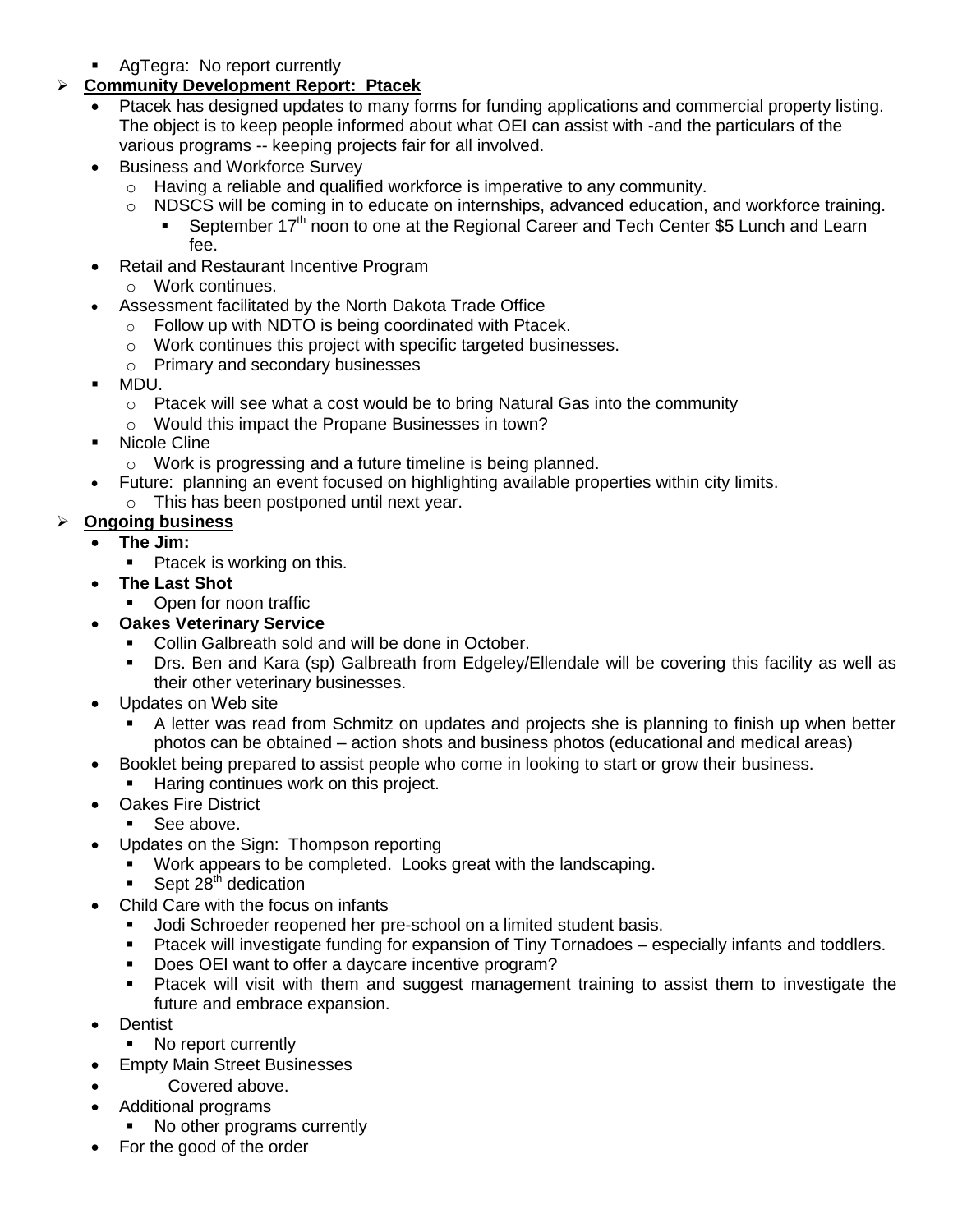- **Letter from Schmitz** 
	- Schmitz thanked the OEI Board for the opportunity to work for and with them.
- Note from Computer Express
	- Quandt expressed thanks for OEI's assistance with community projects most recently the bleacher program at the Oakes Community Center.

There being no further business, the meeting adjourned at.1:05pm

Respectfully reported.

Audrey O'Brien, Secretary Oakes Enhancement, Inc. PO Box 365 Oakes, ND 58474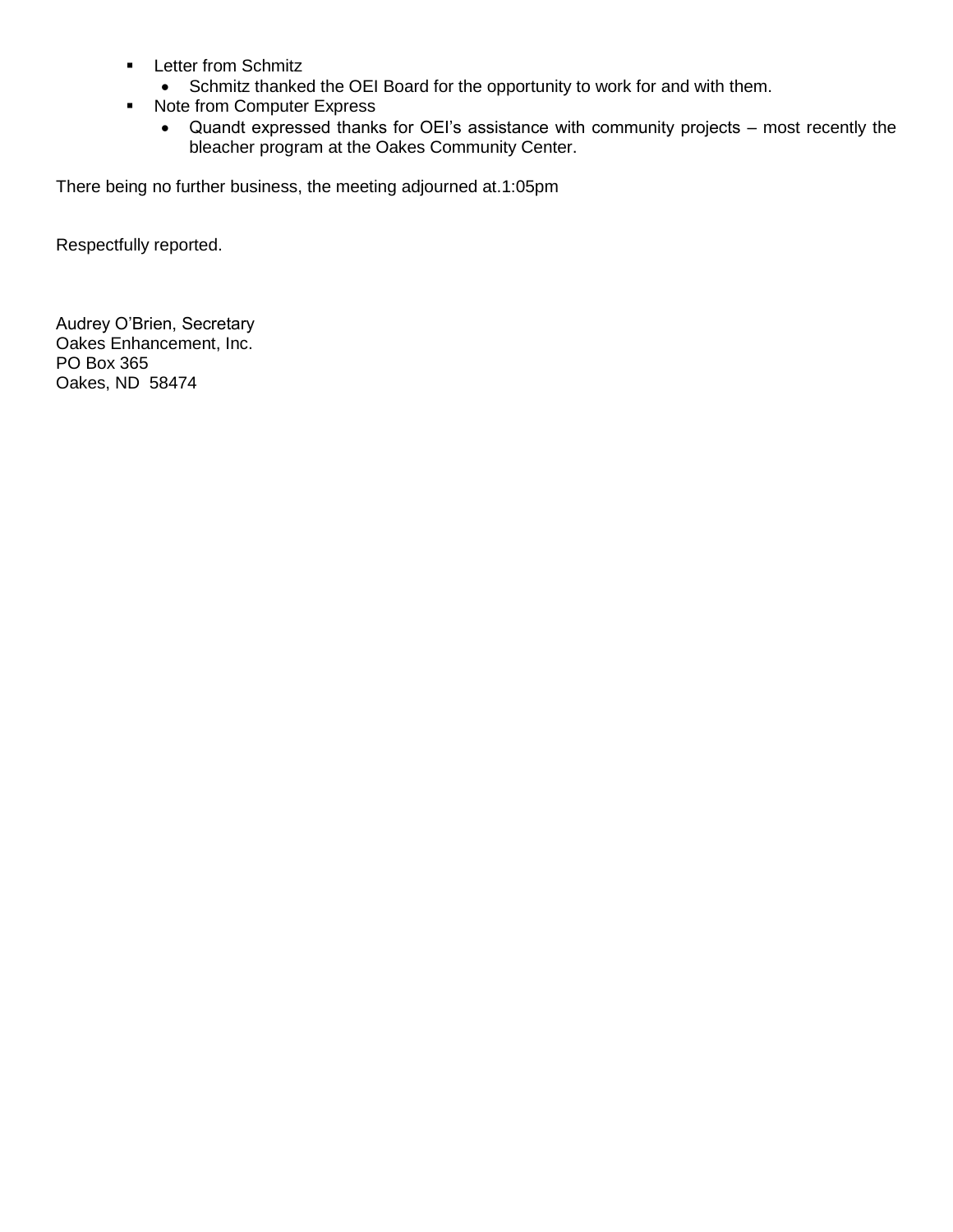

Oakes Enhancement. Inc. (OEI)

Date: October 2, 2018 Place: Oakes Community Center Time: 11:30am Directors: Thompson, Hill, Conklin, Undem, Sitzler, Schnell, Zimmer Directors Absent: Zetocha, Forward Development Director: Emily Ptacek Guests: Ryan Lagodinski

President Gary Schnell called the October 2, 2018 meeting of the OEI Board of Directors to order at 11:35am. The meeting was held at the Oakes Community Center Meeting Suite with eight directors, and one guest present.

#### **Guests:**

- Ryan Lagodinski arrived at 12:10pm: In need of new equipment at The Jim.
	- Three pieces of equipment are needed.
	- Asking for assistance to fund the purchase of equipment \$10,000.
	- Ptacek has been visiting with Lagodinski.
	- It would be to their benefit to become a 501C3.
	- **M(Sitzler)S(Thompson)P: OEI will purchase and own three pieces of updated equipment and lease to The Jim for \$1 per year in a perpetual lease. All repairs and necessary insurance and liability aspects will be the responsibility of The Jim.**
	- Ptacek will meet with Lagodinski to recommend promoting the insurance rebates through various companies. Facebook and the Chamber Blasts could be used, while encouraging The Jim to become a Chamber Member.

#### ⇒ **Secretary's Report:**

- Minutes of the September Meeting
	- **M(Conklin)S(Hill)P: to receive and file the minutes of the August meeting.**

#### **Treasurer's Report:**

- Treasurer's report
	- **M(Sitzler)S(Undem)P: to accept the treasurers report as presented and explained.**
- Action on cashed CD
	- Common consensus to leave the proceeds of the CD in the checking account and zero out the BUMP savings funds.
- Grand Theatre
	- All paperwork was completed, and the CD secured loan is in place.
- Hollingsworth: No updates currently

#### **Gaming**

- August Report: the August report was favorable.
- July Report Clarification: The report from July, Pamela just forgot to fill in the monthly carryover line.
- Funding Request for Tornado Watch
	- **M(Conklin)S(Hill)P: to donate \$2500 to the Tornado Watch Program with funds from the Charitable Trust Account.**
- E-Tabs: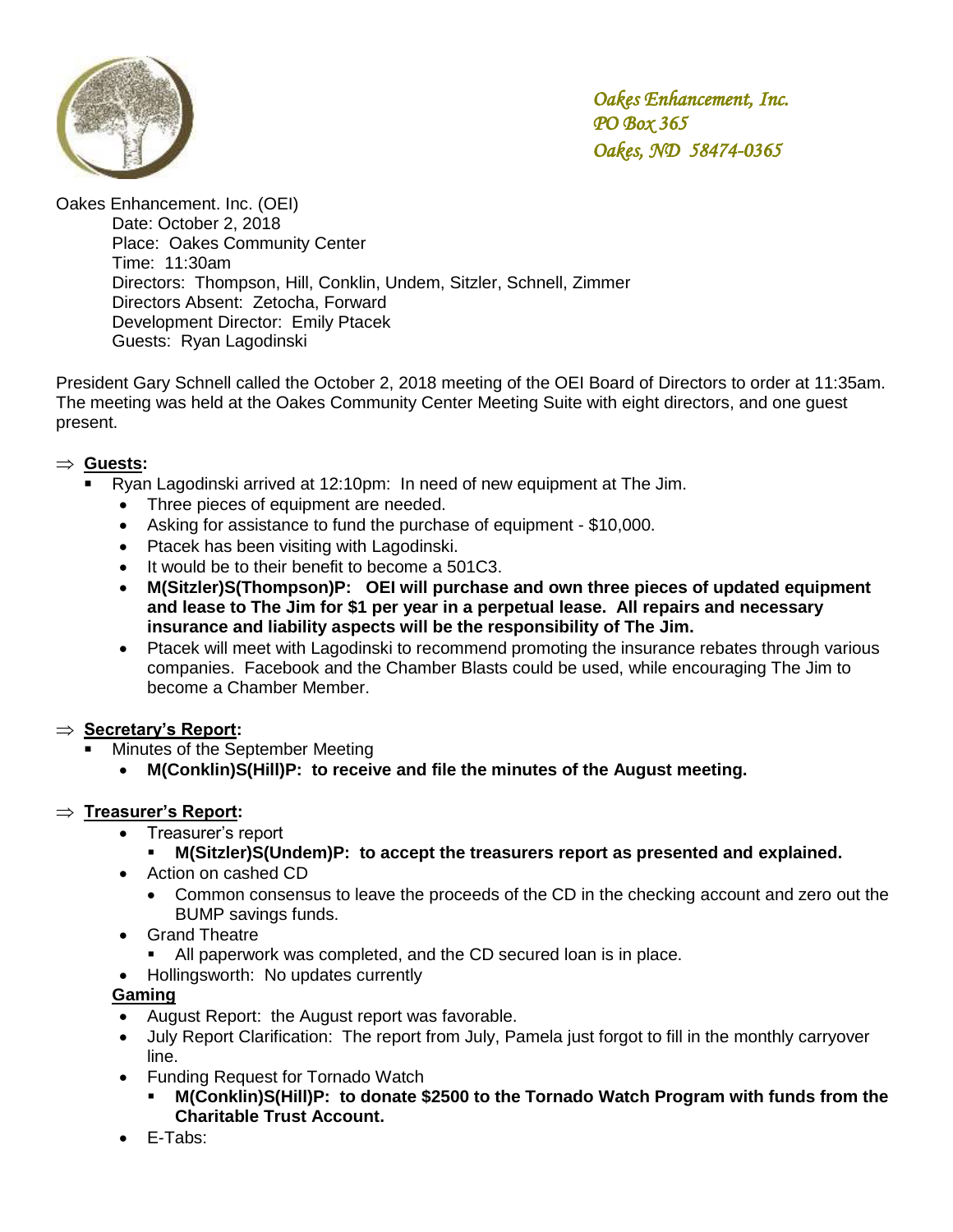As information is received concerning E-Tabs it is being passed along to Gaming Manager: Pamela Waldner

# $\Rightarrow$  From the President

 Any updates on projects since returning to the States. o No report currently

# **Community Development Report: Ptacek**

- North Dakota Trade Organization
	- o Meetings are being set up for next week.
- **-** Community Matched Sponsorship/Scholarship Program
	- o Ptacek explained the program which originated with NDSCS The program is designed to train students assisting with tuition if they return to the community to work.
	- o All this would be coordinated with business taking the lead and coming to OEI for matching tuition assistance. If a student does not complete the course and return to the business to work, the funds will have to be repaid.
	- o **M(Conklin)S(Undem)P: to move forward with this program capping out at \$2500 per student with an annual funding cap total being \$15,000.**
	- $\circ$  The board would like to see Ptacek put together a first draft of the program with the above stipulations – and having the businesses approach OEI for the matching scholarship/sponsorship funds.
- Requested use of DSLRA as a pass through when apply for upcoming Community Innovation Grant funding cycle (Jan 2019).
	- o Includes overview of Community Recreation and Wellness Facility
	- o **M(Sitzler)S(Hill)P: to allow the use of the DSLRA as a pass through for the grant application.**
	- o Note: Construction of a Wellness Center is not a project of OEI or the Chamber and Ptacek will assist only with the initial funding application for the feasibility study after which the project reverts to the initial three people desiring to erect the Center (T. Gemar, K. Dahlstrom and R. Undem) who will organize and oversee all aspects involved with funding, building, daily operations, and maintenance of the facility.
	- o What is needed is the cost of a building, equipment, as well as the operational costs (employees, maintenance of the facility and amenities included………) also how involved will the school be which could impact the public use of a Wellness Center.
- MDU and Natural Gas
	- o Ptacek continues in meetings about this issue with hopes of having cost figures available for the next meeting.

# **Ongoing business**

- **The Jim:** see above.
- **The Last Shot:** open for noon traffic
	- The restaurant part of this business is not completed they are serving patrons in the bar area.
- Oakes Veterinary Service
	- **Ptacek is working with Ben Galbreath's on this matter.**
- Updates on Web site
	- No further updates currently
	- Alyx Schmitz has completed all her work.
- Booklet to assist people who request what is necessary to start up a building.
- No updates currently
- Oakes Fire District
	- Work has been done from this side and now await responses i.e., abstracts.
- Updates on the Sign
	- Dedication took place on September 28, 2018.
	- Dedication was well attended, and TJ Roney did a nice job with the dedication.
- Child Care with the focus on infants
	- Work continues.
- Dentist
	- No updates currently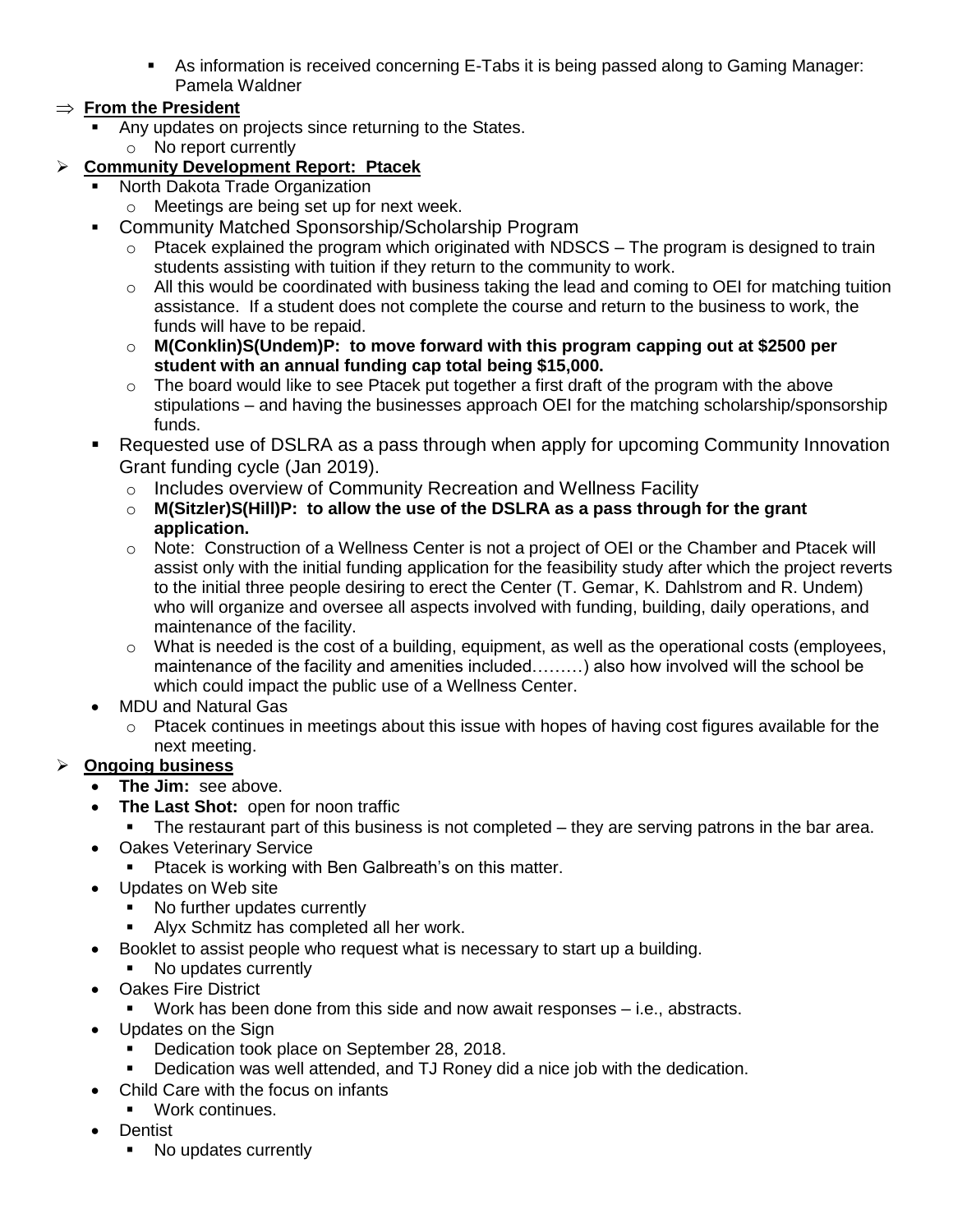- Empty Main Street Businesses
- Additional programs
- For the good of the order
	- A thank you was shared from Total Home for assisting with their new signage through the BUMP program.

There being no further business, the meeting adjourned at 12:45pm.

Respectfully reported.

Audrey O'Brien, Secretary Oakes Enhancement, Inc. PO Box 365 Oakes, ND 58474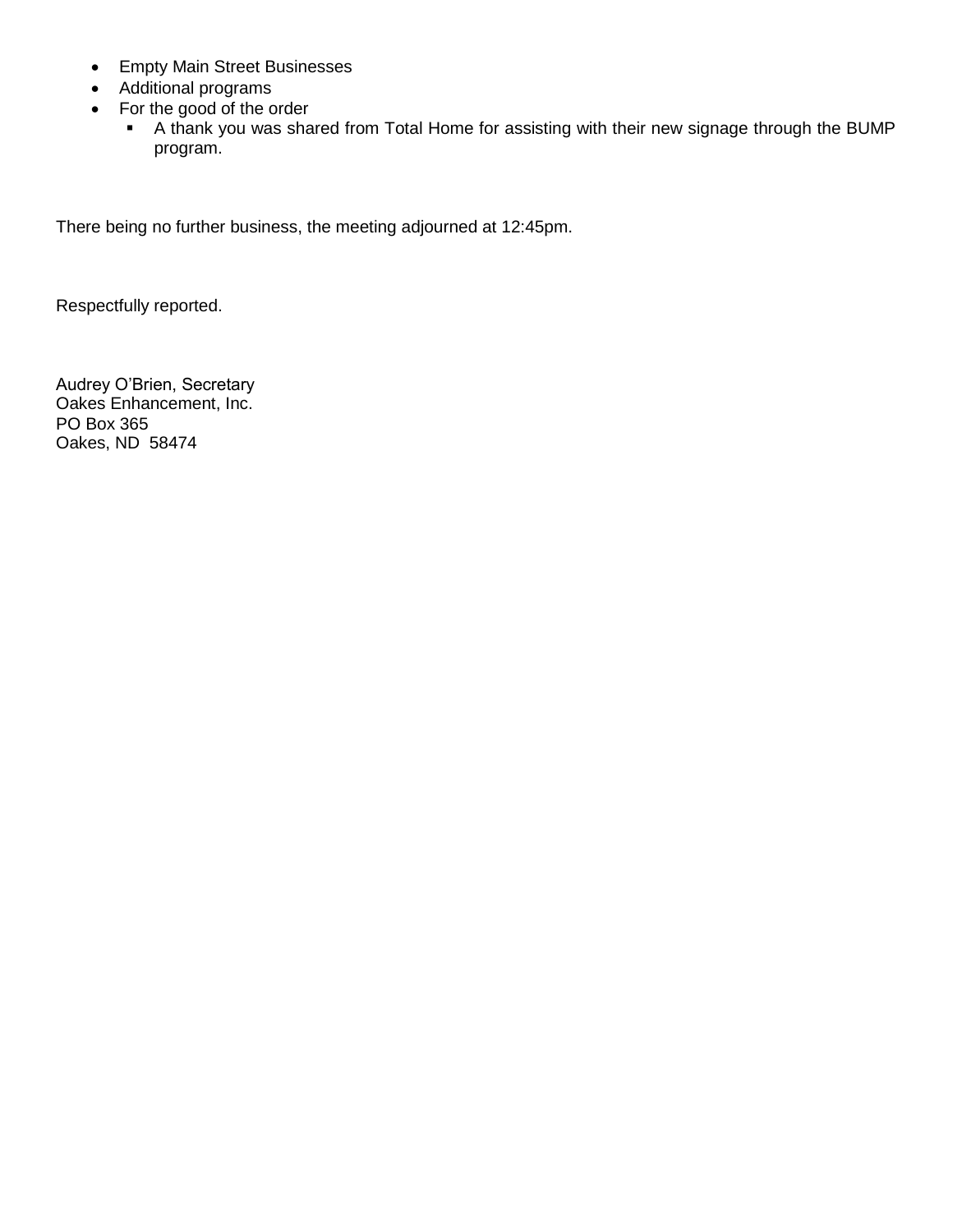

Oakes Enhancement. Inc. (OEI) Date: November 6, 2018 Place: Oakes Community Center Time: 11:45am Directors Present: Thompson, Schnell, Hill, Conklin, Forward, Undem, Zimmer, Zetocha, Sitzler, Ptacek Directors Absent: Guests:

Minutes are missing.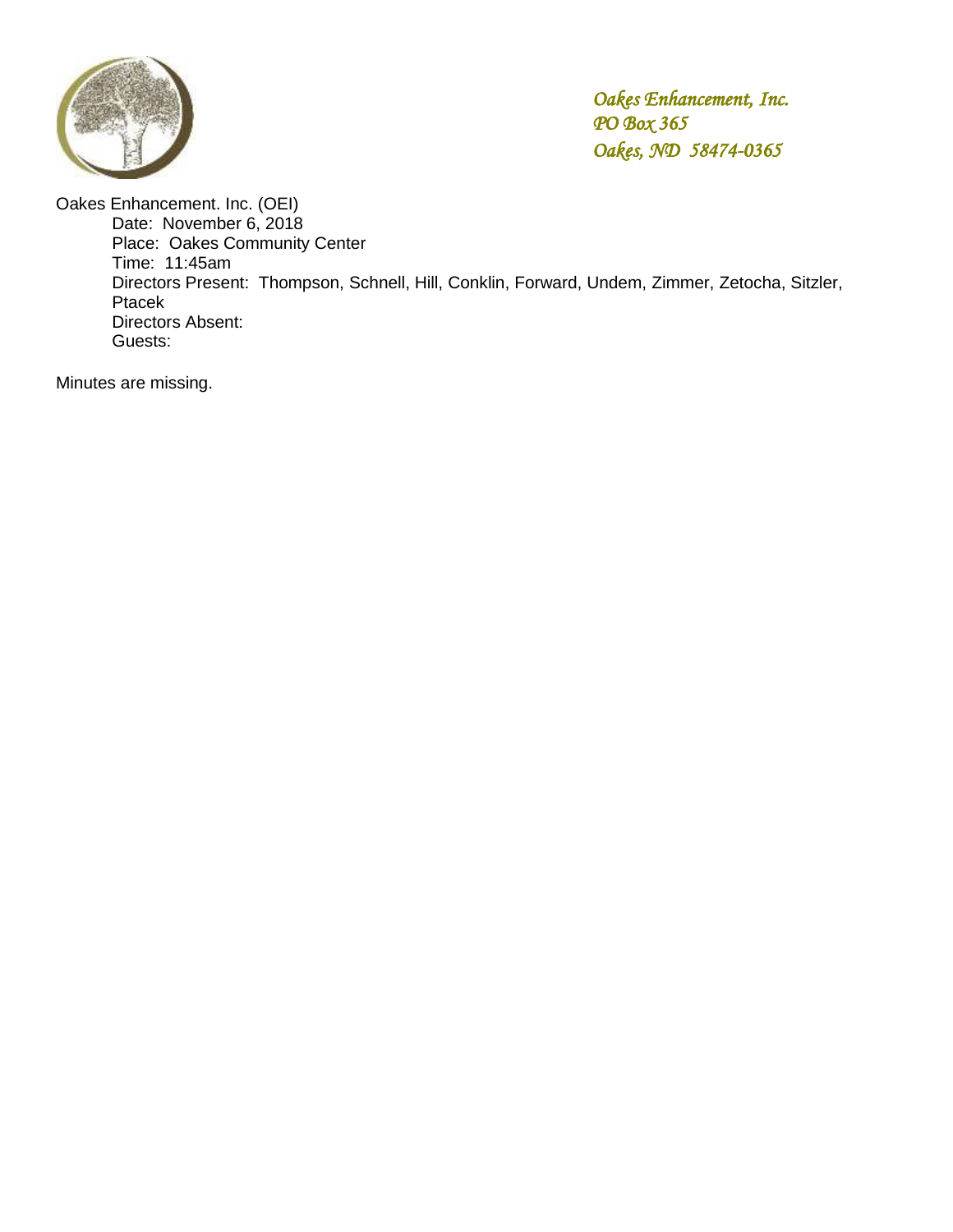

Oakes Enhancement. Inc. (OEI) Date: December 4, 2018 Place: Oakes Community Center Time: 11:30am Directors Present: Thompson, Schnell, Hill, Conklin, Forward, Undem, Zetocha, Ptacek Directors Absent: Zimmer, Sitzler Guests: Drew Courtney (Unable to attend) Sonia Meehl

President Gary Schnell called the December 4, 2018 meeting of the Oakes Enhancement, Inc. Board of Directors to order at 11:40am. The meeting was held at the Oakes Community Center Meeting Suite with eight directors and one guest present.

# **Guests:**

**Drew Courtney: SnowBusters: Unable to attend** 

# **Secretary's Report:**

- Minutes of the November Meeting
	- **M(Conklin)S(Hill)P: to receive and file the minutes of the November 2018 meeting as presented.**
- **The Jim updates** 
	- $2<sup>nd</sup>$  Wind called and asked for a December 7<sup>th</sup> delivery, but Ryan will be gone that day. They are currently working on an alternate date. Ptacek reported there is one new piece of equipment at the Jim.

# **Treasurer's Report:**

- Treasurer's report
	- **M(Zetocha)S(Thompson)P: to receive and file the treasurer's report as printed.**
- Concerns about buydowns for Harris.
	- **EXEC** Zetocha will check into this.
- Hollingsworth
- **Currently no updates**

#### **Gaming**

October Report: 3

# $\Rightarrow$  **From the President**

- The Last Shot
	- o Legion and Beaver have e-gaming and the Last Shot would like to have e-gaming machines.
	- $\circ$  Is this something OEI wants to get into -- putting the new e-gaming machines in the back of the facility and keeping the current machines as well.
	- o Need to research and set up a meeting with OEI and Gaming Manager Pamela Waldner.
- **Dakes Fire District** 
	- $\circ$  Schnell is working on this situation Haring keeps lines of communication open but there is no response from CP.

# **Community Development Report: Ptacek**

- Community Matched Sponsorship/Scholarship Program
	- o Not a great deal of activity currently with this program
	- o Ptacek continues to connect with employers and the school.
- ND Trade Organization
	- o Visiting the community has taken place and information summarized.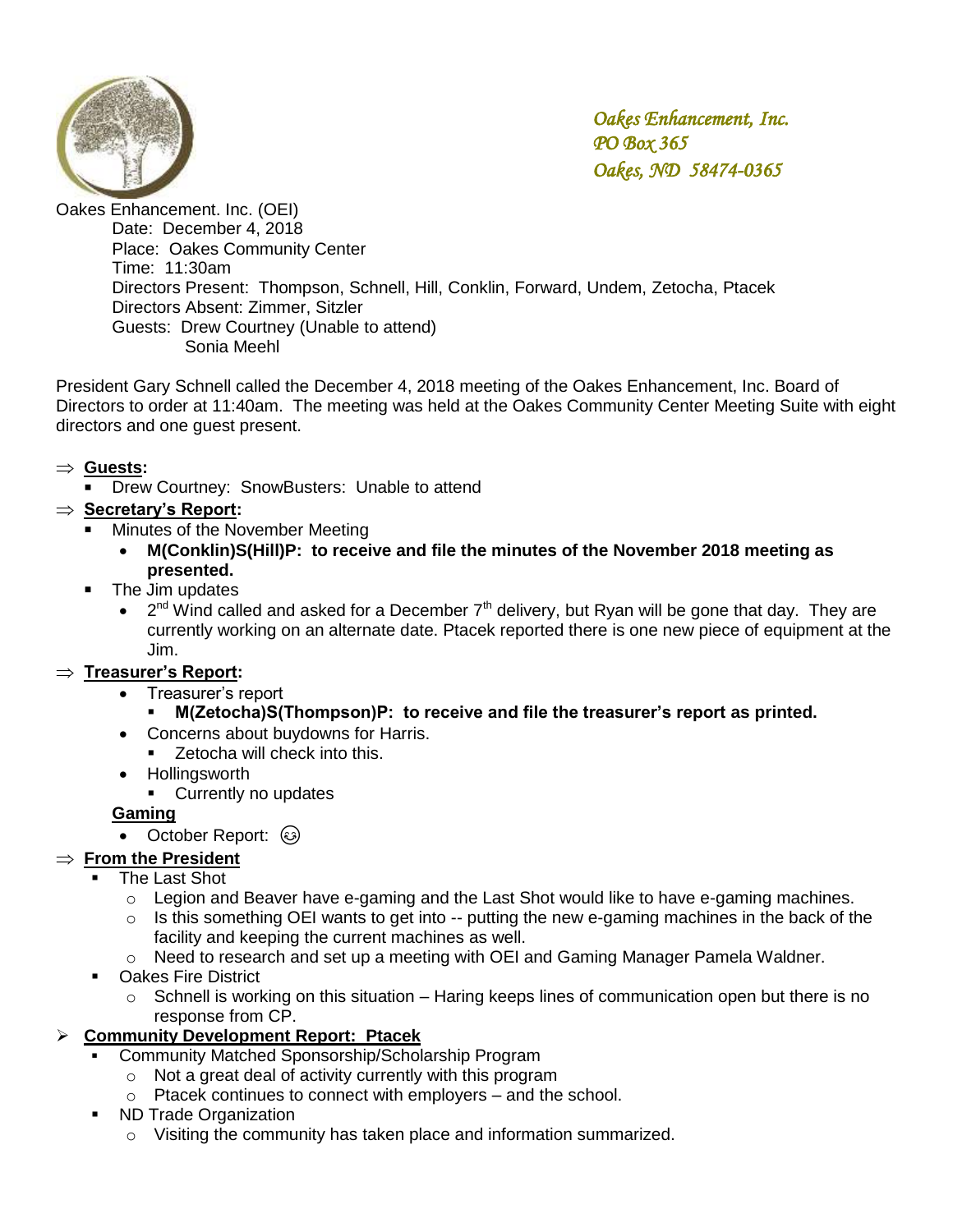$\circ$  NDTO would like to have a meeting with OEI Board in January: January 9<sup>th</sup> at 7am. NOTATION: the time has been changed to 6:30am as the meeting facility is booked at 9am.

# **Ongoing business**

- Child Care with the focus on infants
	- The Tiny Tornado Board is actively involved with the running of Tiny Tornadoes.
	- Ptacek will be attending a meeting with Tiny Tornadoes to bring up new avenues for funding and training.
- **Dentist** 
	- **•** Currently no updates
- **Empty Main Street Businesses** 
	- Currently no updates
- The Butcher Block
	- **Ptacek and Schnell are visiting Mahoney and Konstants.**
	- **There has been communication with an animal science student to take over the facility.**
	- Need lead lender and financials.
	- Many avenues are being explored for possible ways to connect prospective qualified people to take over the facility.
	- **Summer Mahoney will be done.**
- Ampride has been purchased by Matt Hill.
	- Takeover will be January 1, 2019.
- Additional programs
- **For the good of the order**
	- Date of meeting change for January as our meeting date would be New Year's Day
		- $2<sup>nd</sup>$  Tuesday of January---- January  $8<sup>th</sup>$ .
		- Meeting with the trade office: Block out three hours. January  $9<sup>th</sup>$  at 7am (See above for a noting of the time change to 6:30am)
	- Be thinking of the Annual Meeting do you want it as you have done the past few years and just have it in conjunction with a regular meeting?
		- $\bullet$  March  $5<sup>th</sup>$  at the regular meeting time.

There being no further business, the meeting adjourned at 12:10pm.

Respectfully reported.

Audrey O'Brien, Secretary Oakes Enhancement, Inc. PO Box 365 Oakes, ND 58474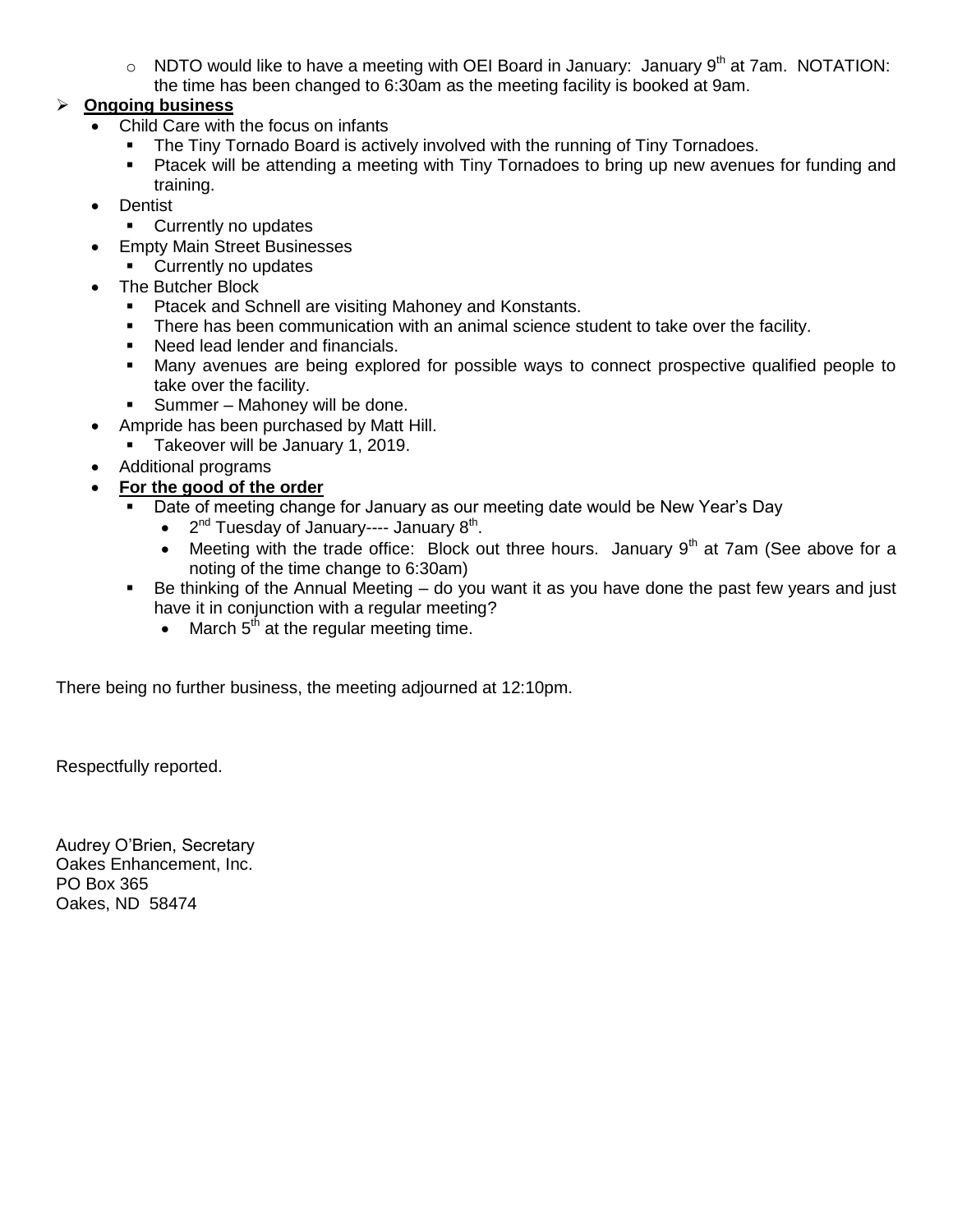

# **SPECIAL MEETING: Topic—Closing of Shopko**

Oakes Enhancement. Inc. (OEI)

Date: December 7, 2018 Place: Oakes Community Center Time: 7:00am Directors Present: Schnell, Hill, Conklin, Undem, Zetocha, Ptacek, Zimmer, Sitzler Directors Absent: Thompson, Forward

President Gary Schnell called the December 7, 2018 Special Meeting of the OEI Board of Directors to order at 7:05 am. The meeting was held at the Oakes Community Center Meeting Suite with eight directors present. The purpose of the meeting was to discuss the closing of the Hometown Shopko store in Oakes, ND.

Some Reasons for closing

- Potential for growth
- Not performing up to their expectations

Also noted: High turnover and having to train new managers.

When Shopko came to Oakes, they did not ask for any City Assistance -- should some be offered now?

- Paying a portion of the rent if they would give us another year was a thought but would need to see how much the rent is.
- We need to contact Shopko to see if we would be able to save the store (what it would take)

**Comments** 

- Online shopping is killing many businesses.
- Creative marketing need to support locals all year around.
- Education to students and parents to shop locally and what it means -- how the dollars turn around.

Contacts to be made:

- Governor's Office
- Shopko
- Wendells from LaMoure
- Runnings
	- $\circ$  Runnings was contacted 10 years ago about the Homan building, but they said there was not enough outside space. The current Shopko building site has outside space.

The meeting adjourned at 7:40am Respectfully Reported, Audrey O'Brien, Secretary – Oakes Enhancement, Inc.